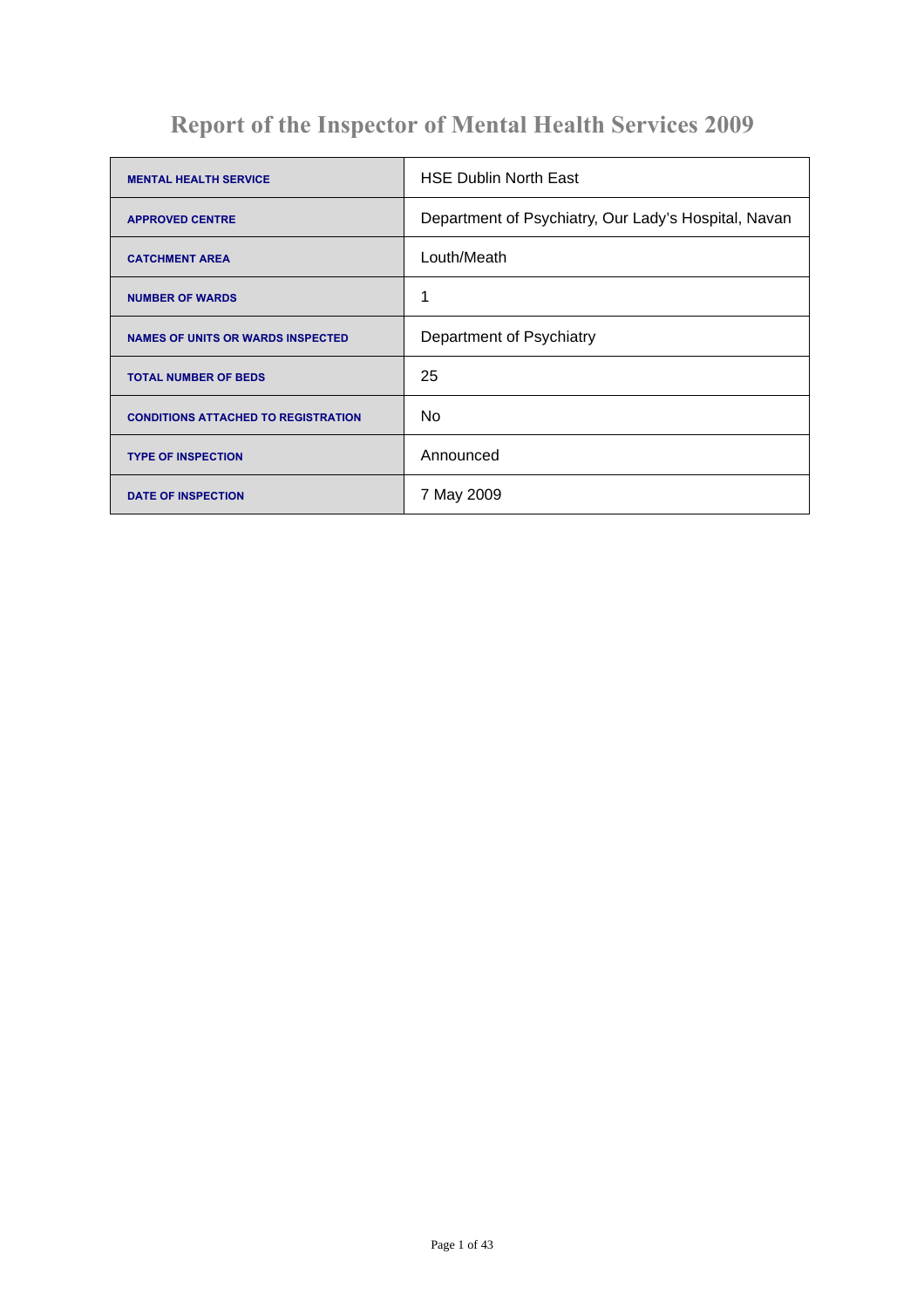## **PART ONE: QUALITY OF CARE AND TREATMENT SECTION 51 (1)(b)(i) MENTAL HEALTH ACT 2001**

## **DESCRIPTION**

This approved centre was located in Our Lady's Hospital, Navan, There were two 6-bed, two 5-bed, and three single rooms. One of the rooms had been converted for use as a seclusion room. The centre was bright and spacious and a well-maintained enclosed garden provided relaxation for residents. A room previously used for ECT had been converted into an activities area and there were plans to further develop this. The atmosphere in the service was friendly and the attitude of the staff was proactive. There was a need for a family-friendly visiting room.

## **DETAILS OF WARDS IN THE APPROVED CENTRE**

| <b>WARD</b>                 | <b>NUMBER OF BEDS</b> | <b>NUMBER OF RESIDENTS</b> | <b>TEAM RESPONSIBLE</b>                       |
|-----------------------------|-----------------------|----------------------------|-----------------------------------------------|
| Department of<br>Psychiatry | 25                    |                            | General adult and<br>Psychiatry of later life |

## **QUALITY INITIATIVES**

- Medical and nursing staff participated in safety liaison meetings with the Garda authorities and Meath County Council to discuss needs of discharged residents.
- Social workers had initiated an education and support group for parents with mental ill-health and their children.
- A library service was initiated, involving the purchase of books relevant to patients with funding from HSE Health Promotion. Liaison with the public library service resulted in the same books being available for borrowing purposes when residents were discharged to the community.
- A multidisciplinary psycho-education and support programme for carers had been reinvigorated due to increased commitment from staff, with resulting improvement in attendance.
- A quality and risk management group had been established, incorporating the consumer group, risk management, and health and safety groups.
- The kitchen had been brought up to general hospital standard 16 months ago. A food safety audit by Goodrich Consultancy during the year had achieved a 100% result.
- An internet service was available to residents for a small fee.

## **PROGRESS ON RECOMMENDATIONS IN THE 2008 APPROVED CENTRE REPORT**

*1. Every effort should be made to recruit occupational therapists to the service.*

**Outcome**: In spite of the efforts of staff in this regard, no progress had been made.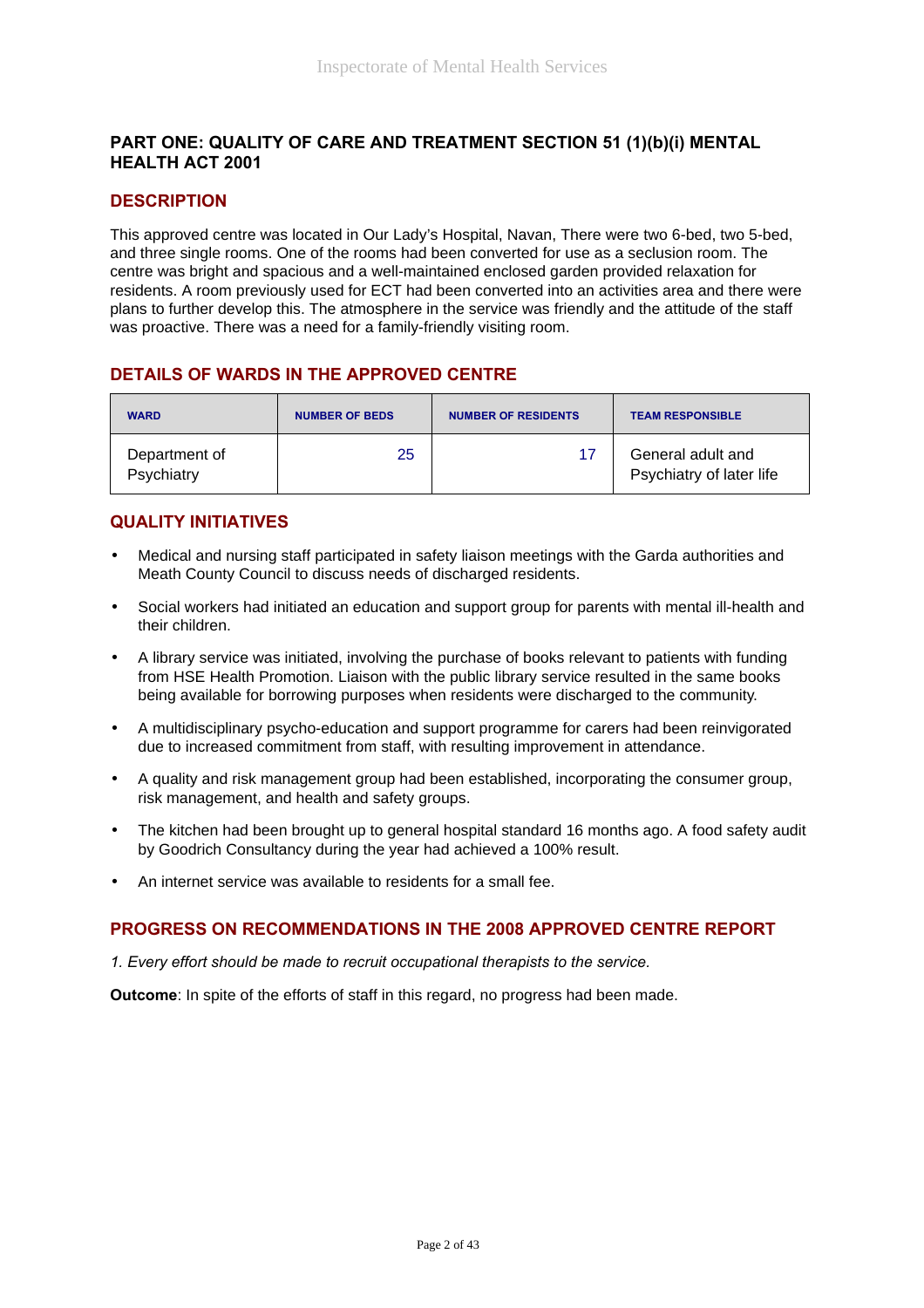## **PART TWO: EVIDENCE OF COMPLIANCE WITH REGULATIONS, RULES AND CODES OF PRACTICE, AND SECTION 60, MHA 2001**

## **2.2 EVIDENCE OF COMPLIANCE WITH REGULATIONS UNDER MENTAL HEALTH ACT 2001 SECTION 52 (d)**

#### **Article 4: Identification of Residents**

| <b>LEVEL OF COMPLIANCE</b>       | <b>DESCRIPTION</b>                                                                                            | 2008 | 2009 |
|----------------------------------|---------------------------------------------------------------------------------------------------------------|------|------|
| <b>Fully compliant</b>           | Evidence of full<br>compliance with this<br>Regulation.                                                       |      | X    |
| <b>Substantial</b><br>compliance | Evidence of<br>substantial<br>compliance but<br>improvement<br>needed.                                        |      |      |
| Compliance<br>initiated          | An attempt has<br>been made to<br>achieve compliance<br>but significant<br>progress is still<br>needed.       |      |      |
| Not compliant                    | Service is unable to<br>demonstrate<br>structures or<br>processes to be<br>compliant with this<br>Regulation. |      |      |
| <b>Not inspected</b>             | Inspection did not<br>cover this Article.                                                                     | X    |      |

#### **Justification for this rating:**

A core group of staff was allocated to the unit and a key worker nursing system was in operation. A handover involving visual identification of new residents took place three times a day. Each resident had a file with their name and unique hospital number. Prior to administration, the resident's identity had to be verified by the administering nurse or medical practitioner. Medication was administered by two nurses. Wristbands were not worn as patient satisfaction surveys indicated residents did not want to do this.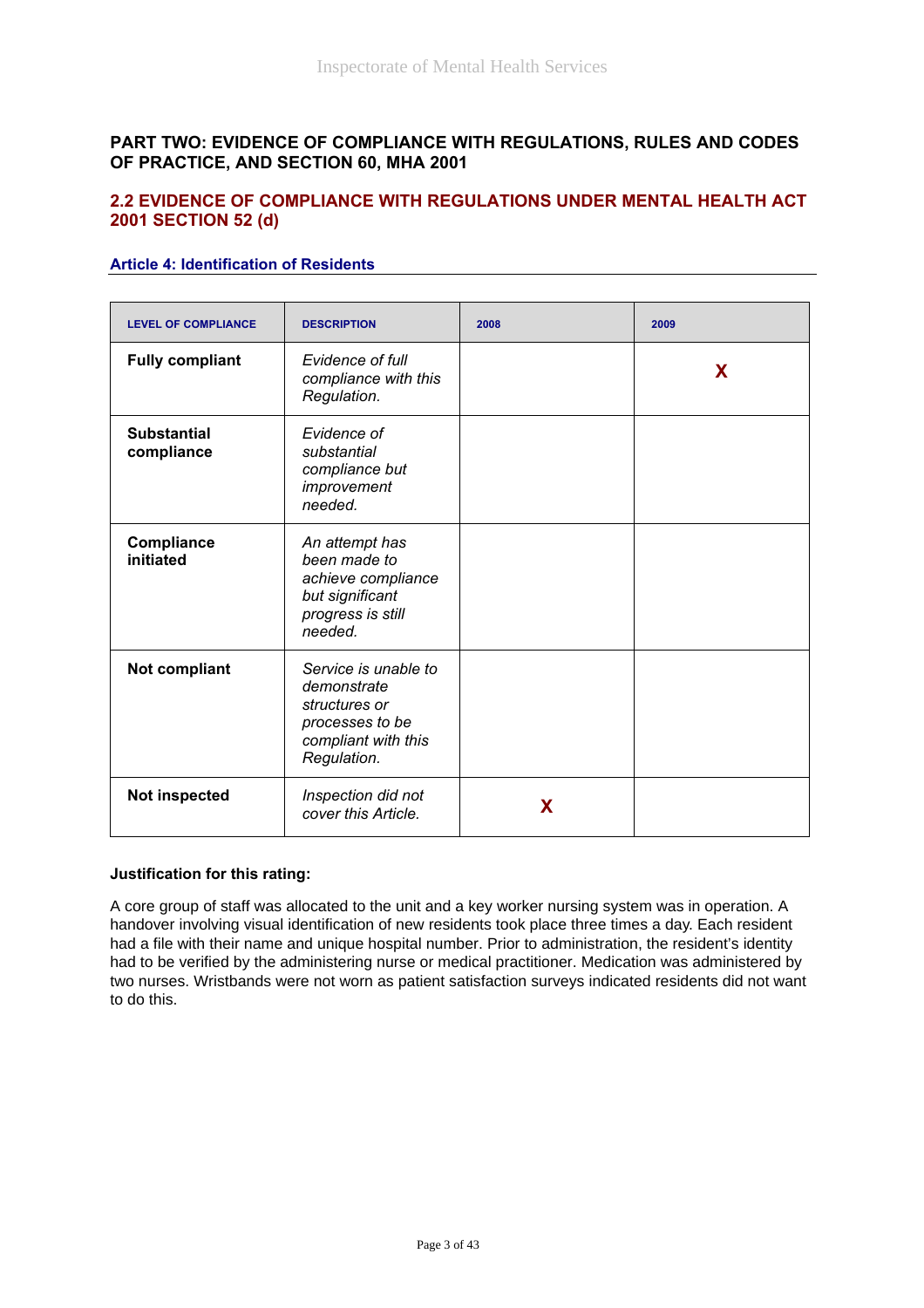#### **Article 5: Food and Nutrition**

| <b>LEVEL OF COMPLIANCE</b>       | <b>DESCRIPTION</b>                                                                                            | 2008 | 2009 |
|----------------------------------|---------------------------------------------------------------------------------------------------------------|------|------|
| <b>Fully compliant</b>           | Evidence of full<br>compliance with this<br>Regulation.                                                       |      | X    |
| <b>Substantial</b><br>compliance | Evidence of<br>substantial<br>compliance but<br>improvement<br>needed.                                        |      |      |
| Compliance<br>initiated          | An attempt has<br>been made to<br>achieve compliance<br>but significant<br>progress is still<br>needed.       |      |      |
| <b>Not compliant</b>             | Service is unable to<br>demonstrate<br>structures or<br>processes to be<br>compliant with this<br>Regulation. |      |      |
| Not inspected                    | Inspection did not<br>cover this Article.                                                                     | X    |      |

#### **Justification for this rating:**

Water coolers were available and cleaned and maintained regularly. A choice of menu was available each day. A copy of the menu was provided to the inspection team. Tea and snacks were provided between meals and at night. Special dietary requirement were documented in the care plan and provided from the main kitchen. Vending machines were available in the approved centre and residents had access to the hospital shop.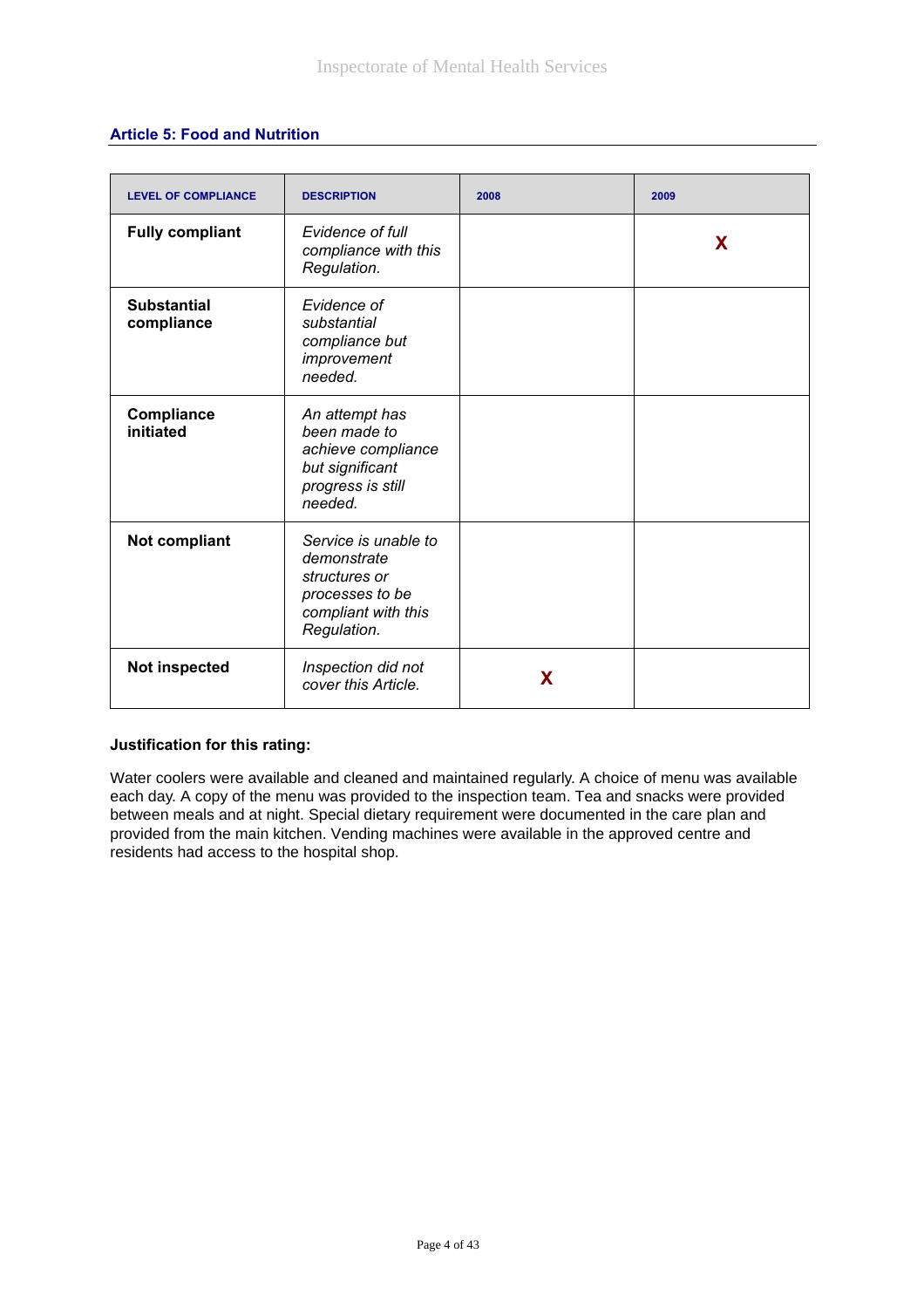## **Article 6 (1-2) Food Safety**

| <b>LEVEL OF COMPLIANCE</b>       | <b>DESCRIPTION</b>                                                                                            | 2008 | 2009 |
|----------------------------------|---------------------------------------------------------------------------------------------------------------|------|------|
| <b>Fully compliant</b>           | Evidence of full<br>compliance with this<br>Regulation.                                                       | X    | X    |
| <b>Substantial</b><br>compliance | Evidence of<br>substantial<br>compliance but<br>improvement<br>needed.                                        |      |      |
| Compliance<br>initiated          | An attempt has<br>been made to<br>achieve compliance<br>but significant<br>progress is still<br>needed.       |      |      |
| Not compliant                    | Service is unable to<br>demonstrate<br>structures or<br>processes to be<br>compliant with this<br>Regulation. |      |      |
| Not inspected                    | Inspection did not<br>cover this Article.                                                                     |      |      |

#### **Justification for this rating:**

Food was prepared in the main hospital kitchen, which was Hazard Analysis and Critical Control Points (HACCP) accredited. New kitchen and necessary facilities had been installed in approved centre 2007. The kitchen was brought to general hospital standard the previous year and in the current year achieved a rating of 100 per cent in an infection control audit. A copy of the Environmental Health Officer's report regarding food safety was examined.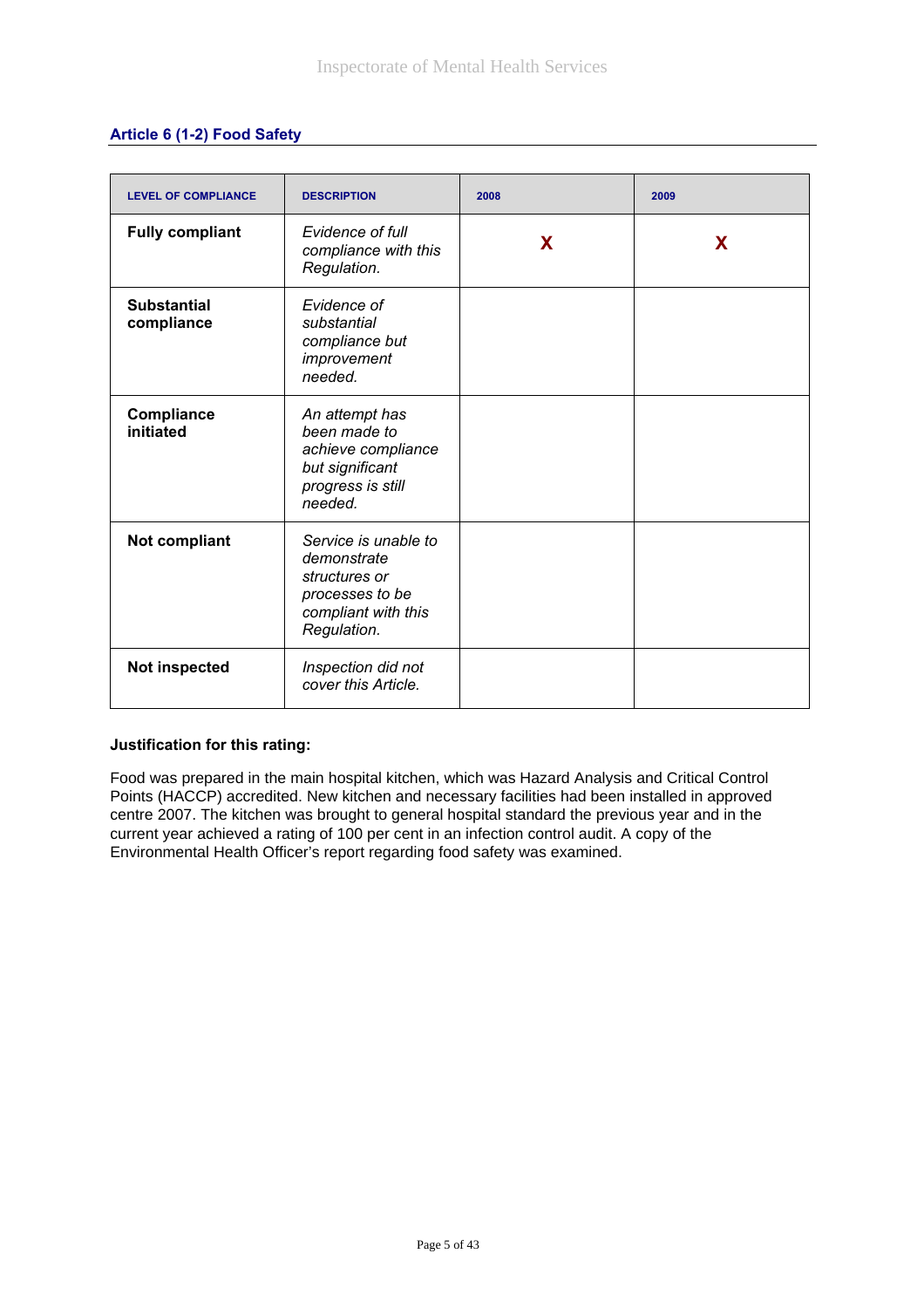# **Article 7: Clothing**

| <b>LEVEL OF COMPLIANCE</b>       | <b>DESCRIPTION</b>                                                                                            | 2008 | 2009 |
|----------------------------------|---------------------------------------------------------------------------------------------------------------|------|------|
| <b>Fully compliant</b>           | Evidence of full<br>compliance with this<br>Regulation.                                                       |      | X    |
| <b>Substantial</b><br>compliance | Evidence of<br>substantial<br>compliance but<br>improvement<br>needed.                                        |      |      |
| Compliance<br>initiated          | An attempt has<br>been made to<br>achieve compliance<br>but significant<br>progress is still<br>needed.       |      |      |
| <b>Not compliant</b>             | Service is unable to<br>demonstrate<br>structures or<br>processes to be<br>compliant with this<br>Regulation. |      |      |
| <b>Not inspected</b>             | Inspection did not<br>cover this Article.                                                                     | X    |      |

## **Justification for this rating:**

A policy was available on prescribed use of night clothes. Additional supplies of clothes were available if need arose. Petty cash funding for clothing was available.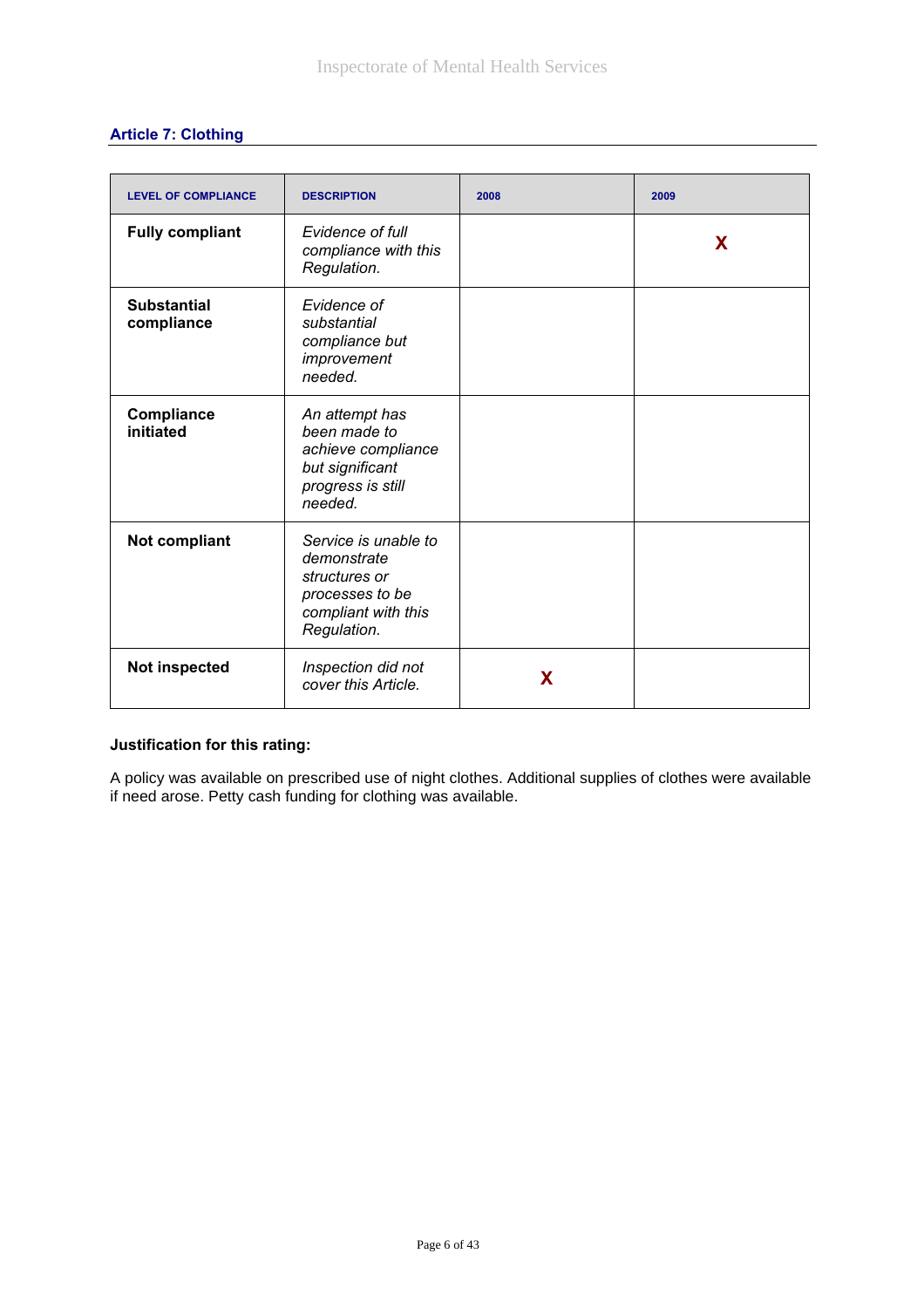| <b>LEVEL OF COMPLIANCE</b>       | <b>DESCRIPTION</b>                                                                                            | 2008 | 2009 |
|----------------------------------|---------------------------------------------------------------------------------------------------------------|------|------|
| <b>Fully compliant</b>           | Evidence of full<br>compliance with this<br>Regulation.                                                       |      | X    |
| <b>Substantial</b><br>compliance | Evidence of<br>substantial<br>compliance but<br>improvement<br>needed.                                        |      |      |
| Compliance<br>initiated          | An attempt has<br>been made to<br>achieve compliance<br>but significant<br>progress is still<br>needed.       |      |      |
| Not compliant                    | Service is unable to<br>demonstrate<br>structures or<br>processes to be<br>compliant with this<br>Regulation. |      |      |
| <b>Not inspected</b>             | Inspection did not<br>cover this Article.                                                                     | X    |      |

# **Article 8: Residents' Personal Property and Possessions**

#### **Justification for this rating:**

A policy was available with an appropriate review date for management of personal property and possessions. Facilities were available for safe keeping of valuables. Residents had access to safe daily.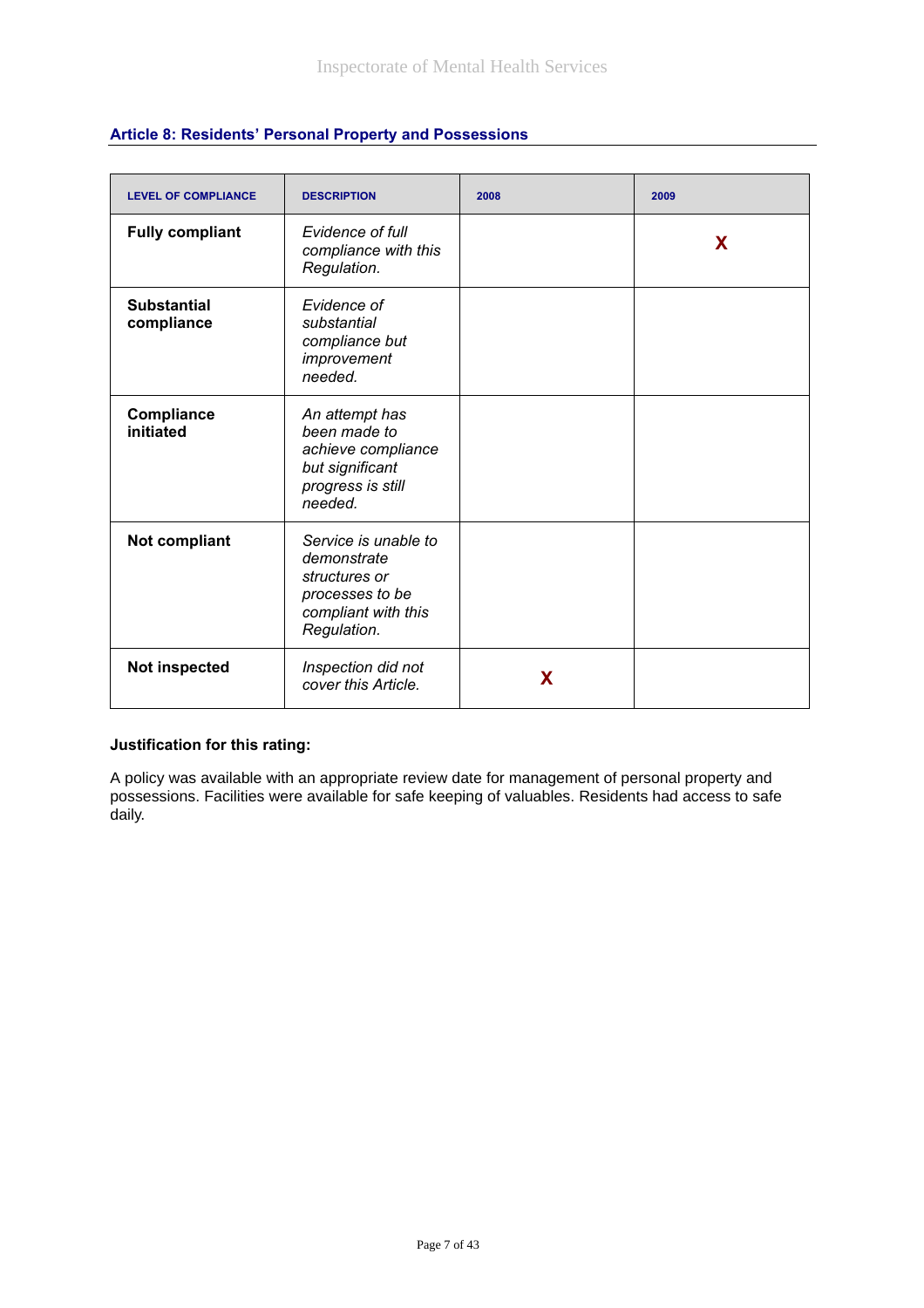## **Article 9: Recreational Activities**

| <b>LEVEL OF COMPLIANCE</b>       | <b>DESCRIPTION</b>                                                                                            | 2008 | 2009 |
|----------------------------------|---------------------------------------------------------------------------------------------------------------|------|------|
| <b>Fully compliant</b>           | Evidence of full<br>compliance with this<br>Regulation.                                                       |      |      |
| <b>Substantial</b><br>compliance | Evidence of<br>substantial<br>compliance but<br>improvement<br>needed.                                        |      | X    |
| Compliance<br>initiated          | An attempt has<br>been made to<br>achieve compliance<br>but significant<br>progress is still<br>needed.       |      |      |
| Not compliant                    | Service is unable to<br>demonstrate<br>structures or<br>processes to be<br>compliant with this<br>Regulation. |      |      |
| Not inspected                    | Inspection did not<br>cover this Article.                                                                     | X    |      |

#### **Justification for this rating:**

Various recreational activities were available, including watching TV and DVDs, reading books, magazines and newspapers, and playing board games. A pool table was also available. Internet access was through a pre-paid scheme. Art and gym equipment was available.

Programmes of activity were organised, but in spite of this the patient advocate and staff identified deficits in this area and some patients complained that they had nothing to do at certain times of the day.

**Breach:** Article 9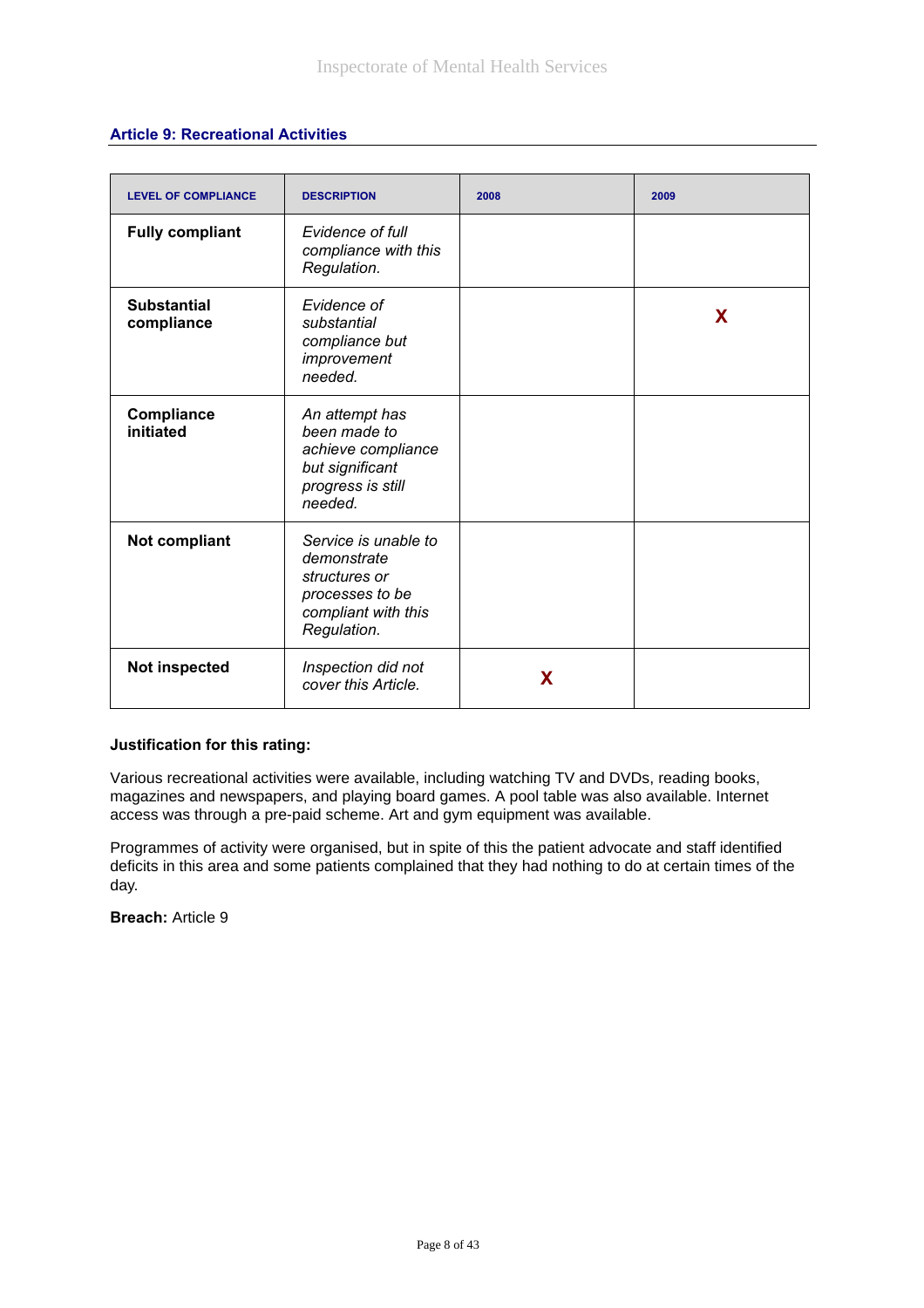| <b>LEVEL OF COMPLIANCE</b>       | <b>DESCRIPTION</b>                                                                                            | 2008 | 2009 |
|----------------------------------|---------------------------------------------------------------------------------------------------------------|------|------|
| <b>Fully compliant</b>           | Evidence of full<br>compliance with this<br>Regulation.                                                       |      | X    |
| <b>Substantial</b><br>compliance | Evidence of<br>substantial<br>compliance but<br>improvement<br>needed.                                        |      |      |
| Compliance<br>initiated          | An attempt has<br>been made to<br>achieve compliance<br>but significant<br>progress is still<br>needed.       |      |      |
| Not compliant                    | Service is unable to<br>demonstrate<br>structures or<br>processes to be<br>compliant with this<br>Regulation. |      |      |
| Not inspected                    | Inspection did not<br>cover this Article.                                                                     | X    |      |

## **Article 10: Religion**

#### **Justification for this rating:**

Residents were facilitated in the practice of their religion. Information about denominational services available in the area was displayed on the resident notice board. A policy for ensuring respect of religious and cultural beliefs was in place. It provided information in relation to different religious beliefs and needs.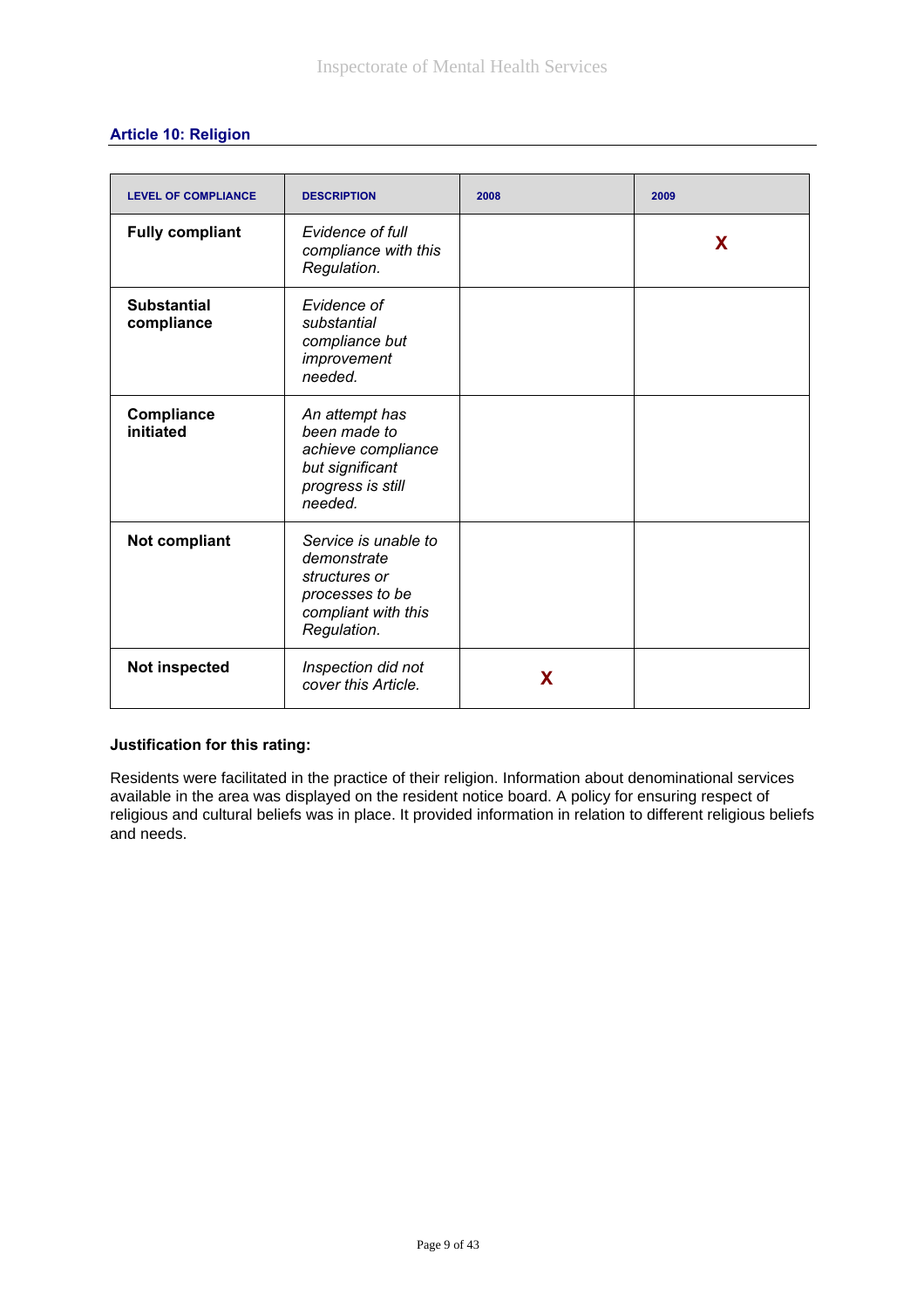## **Article 11 (1-6): Visits**

| <b>LEVEL OF COMPLIANCE</b>       | <b>DESCRIPTION</b>                                                                                            | 2008 | 2009 |
|----------------------------------|---------------------------------------------------------------------------------------------------------------|------|------|
| <b>Fully compliant</b>           | Evidence of full<br>compliance with this<br>Regulation.                                                       |      | X    |
| <b>Substantial</b><br>compliance | Evidence of<br>substantial<br>compliance but<br>improvement<br>needed.                                        |      |      |
| Compliance<br>initiated          | An attempt has<br>been made to<br>achieve compliance<br>but significant<br>progress is still<br>needed.       |      |      |
| Not compliant                    | Service is unable to<br>demonstrate<br>structures or<br>processes to be<br>compliant with this<br>Regulation. |      |      |
| Not inspected                    | Inspection did not<br>cover this Article.                                                                     | X    |      |

#### **Justification for this rating:**

A visits policy was available with an appropriate review date. Visiting times were displayed in the centre. A flexible approach to visits was taken, according to patient need. Information was available in the patient information booklet.

Children were facilitated. Visitors under 12 had to be accompanied by an adult, who had to check with staff beforehand. Staff had identified a need for a dedicated family visiting room.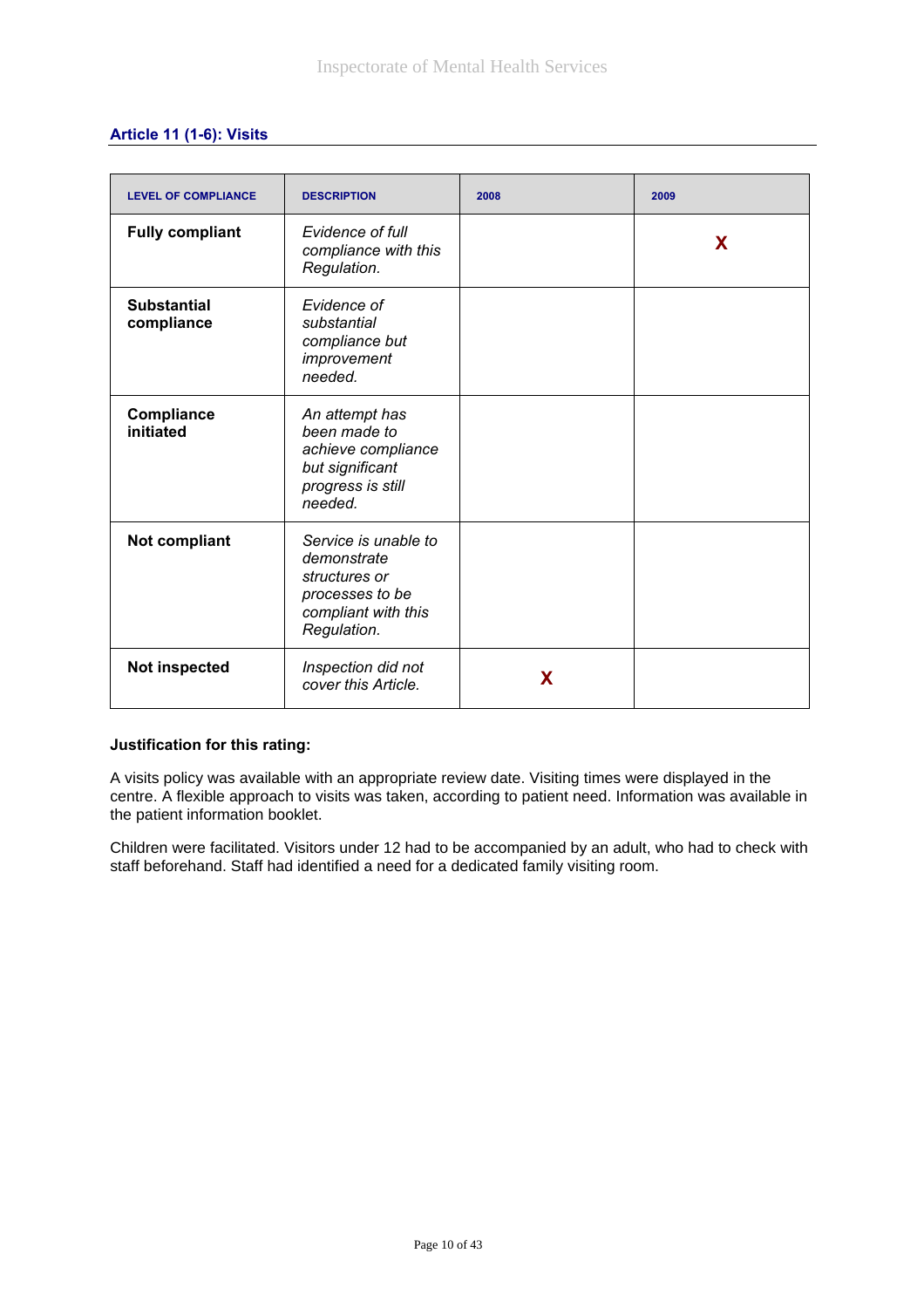|  |  | Article 12 (1-4): Communication |
|--|--|---------------------------------|
|--|--|---------------------------------|

| <b>LEVEL OF COMPLIANCE</b>       | <b>DESCRIPTION</b>                                                                                            | 2008 | 2009 |
|----------------------------------|---------------------------------------------------------------------------------------------------------------|------|------|
| <b>Fully compliant</b>           | Evidence of full<br>compliance with this<br>Regulation.                                                       |      | X    |
| <b>Substantial</b><br>compliance | Evidence of<br>substantial<br>compliance but<br>improvement<br>needed.                                        |      |      |
| <b>Compliance</b><br>initiated   | An attempt has<br>been made to<br>achieve compliance<br>but significant<br>progress is still<br>needed.       |      |      |
| <b>Not compliant</b>             | Service is unable to<br>demonstrate<br>structures or<br>processes to be<br>compliant with this<br>Regulation. |      |      |
| Not inspected                    | Inspection did not<br>cover this Article.                                                                     | X    |      |

A communication policy was in place with an appropriate review date. Information in relation to communication was available in the resident information booklet. The use of camera or video phones was not permitted. Two pay phones were available to residents and internet access was available. The policy stated that a resident's mail may be opened where there was concern that it may cause harm to the resident or others. Where this occurred the reason should be recorded in the resident's file.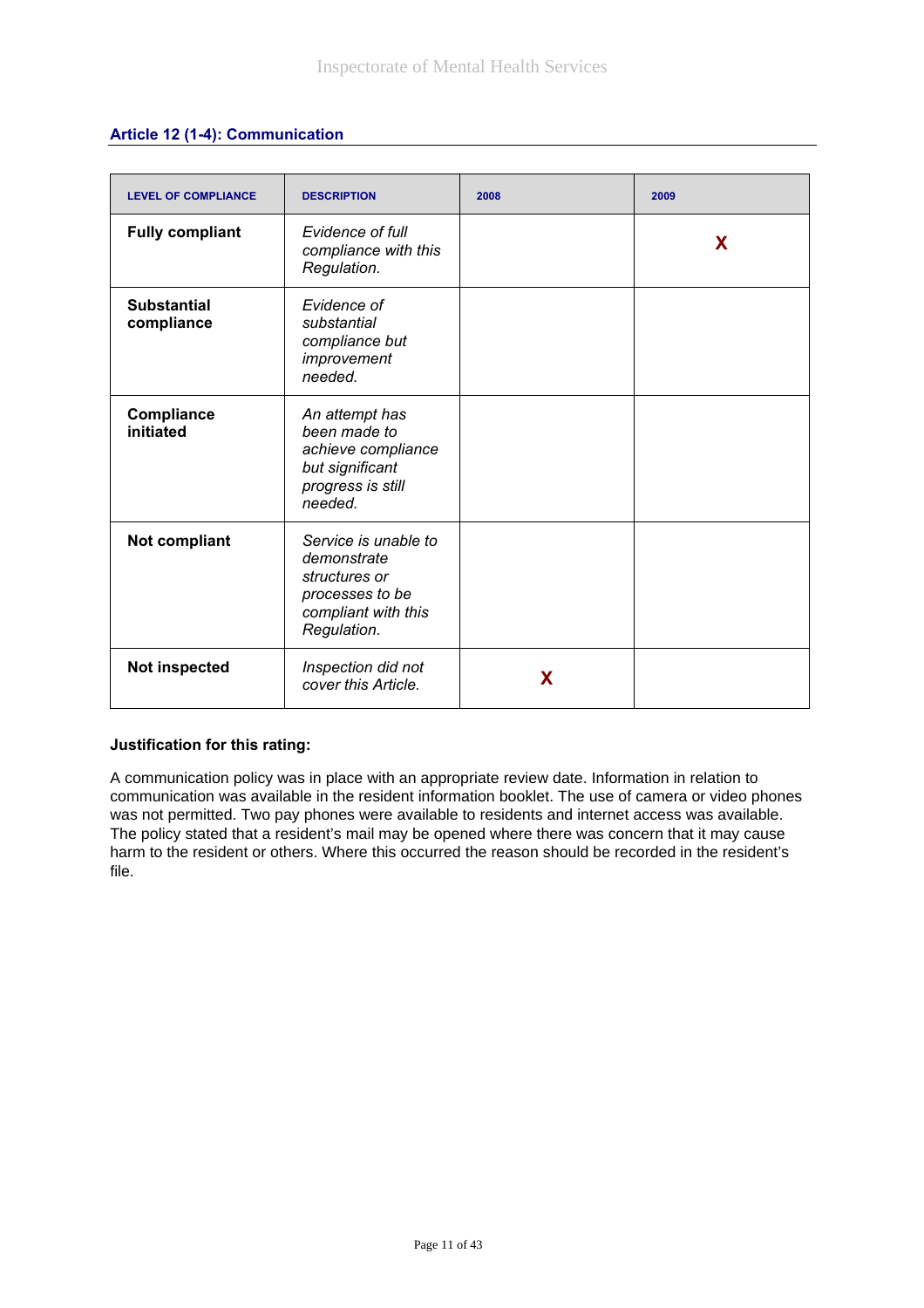|  | <b>Article 13: Searches</b> |  |
|--|-----------------------------|--|
|  |                             |  |

| <b>LEVEL OF COMPLIANCE</b>       | <b>DESCRIPTION</b>                                                                                            | 2008 | 2009 |
|----------------------------------|---------------------------------------------------------------------------------------------------------------|------|------|
| <b>Fully compliant</b>           | Evidence of full<br>compliance with this<br>Regulation.                                                       |      | X    |
| <b>Substantial</b><br>compliance | Evidence of<br>substantial<br>compliance but<br>improvement<br>needed.                                        |      |      |
| Compliance<br>initiated          | An attempt has<br>been made to<br>achieve compliance<br>but significant<br>progress is still<br>needed.       |      |      |
| Not compliant                    | Service is unable to<br>demonstrate<br>structures or<br>processes to be<br>compliant with this<br>Regulation. |      |      |
| <b>Not inspected</b>             | Inspection did not<br>cover this Article.                                                                     | X    |      |

An up-to-date policy and procedures for searches with and without consent was available with an appropriate review date. A policy for the guidance of staff and residents was available on the finding of illicit substances.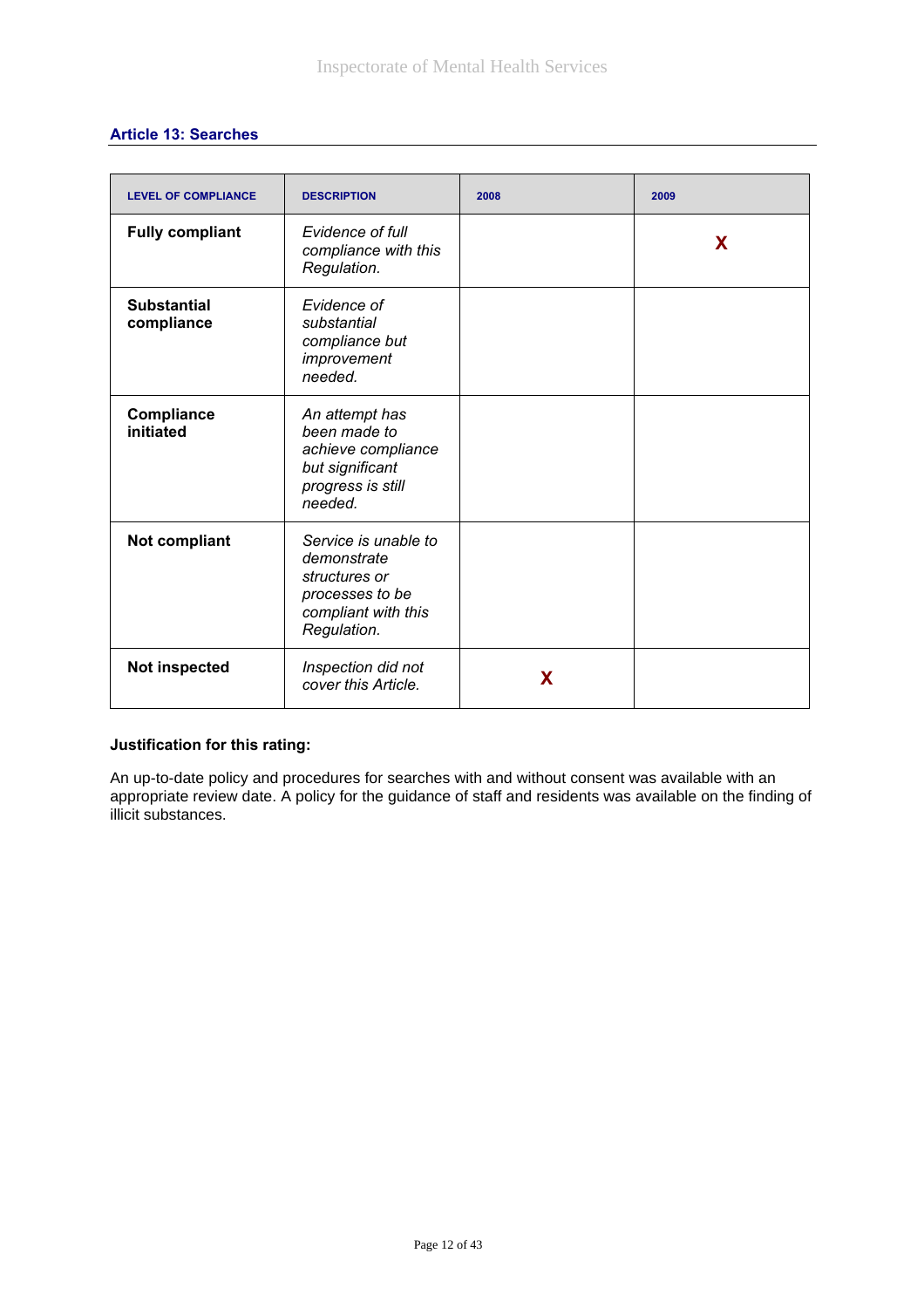| Article 14 (1-5): Care of the Dying |  |  |  |  |  |
|-------------------------------------|--|--|--|--|--|
|-------------------------------------|--|--|--|--|--|

| <b>LEVEL OF COMPLIANCE</b>       | <b>DESCRIPTION</b>                                                                                            | 2008 | 2009 |
|----------------------------------|---------------------------------------------------------------------------------------------------------------|------|------|
| <b>Fully compliant</b>           | Evidence of full<br>compliance with this<br>Regulation.                                                       |      | X    |
| <b>Substantial</b><br>compliance | Evidence of<br>substantial<br>compliance but<br>improvement<br>needed.                                        |      |      |
| Compliance<br>initiated          | An attempt has<br>been made to<br>achieve compliance<br>but significant<br>progress is still<br>needed.       |      |      |
| Not compliant                    | Service is unable to<br>demonstrate<br>structures or<br>processes to be<br>compliant with this<br>Regulation. |      |      |
| Not inspected                    | Inspection did not<br>cover this Article.                                                                     | X    |      |

The service had appropriate policies and procedures in place for care of the dying. Residents who required palliative or terminal care were normally admitted to the attached main hospital.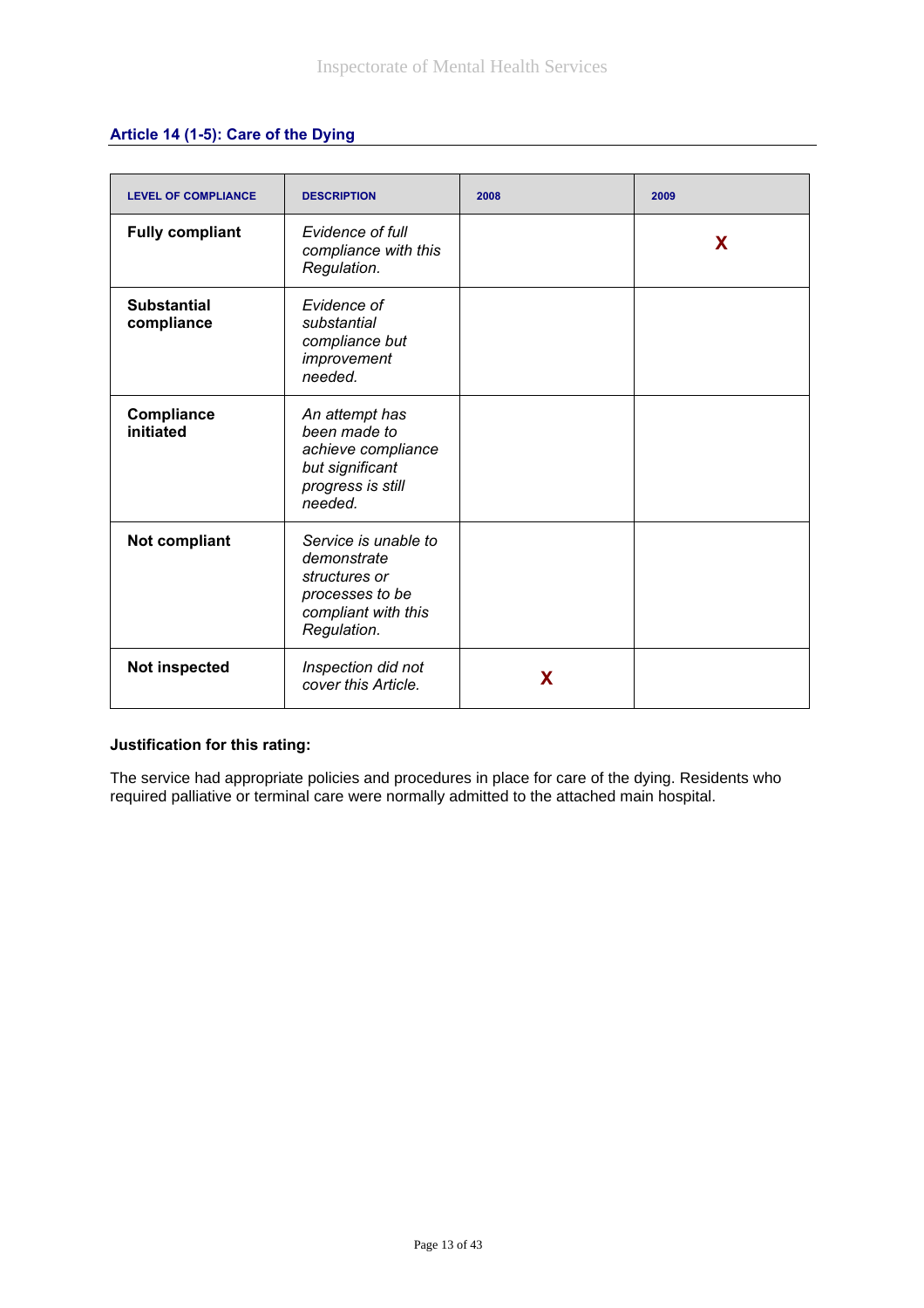#### **Article 15: Individual Care Plan**

| <b>LEVEL OF COMPLIANCE</b>       | <b>DESCRIPTION</b>                                                                                            | 2008 | 2009 |
|----------------------------------|---------------------------------------------------------------------------------------------------------------|------|------|
| <b>Fully compliant</b>           | Evidence of full<br>compliance with this<br>Regulation.                                                       | X    | X    |
| <b>Substantial</b><br>compliance | Evidence of<br>substantial<br>compliance but<br>improvement<br>needed.                                        |      |      |
| Compliance<br>initiated          | An attempt has<br>been made to<br>achieve compliance<br>but significant<br>progress is still<br>needed.       |      |      |
| Not compliant                    | Service is unable to<br>demonstrate<br>structures or<br>processes to be<br>compliant with this<br>Regulation. |      |      |
| <b>Not inspected</b>             | Inspection did not<br>cover this Article.                                                                     |      |      |

## **Justification for this rating:**

There was evidence from the individual care plans examined of multidisciplinary input. In the two individual care plans examined, one key worker was a nurse, the other was an NCHD. The service user attended the team meetings and collaboratively agreed with identified goals and co-signed the care plan. A copy of the care plan could be retained by the resident if they wished. There was clear documentary evidence of regular review.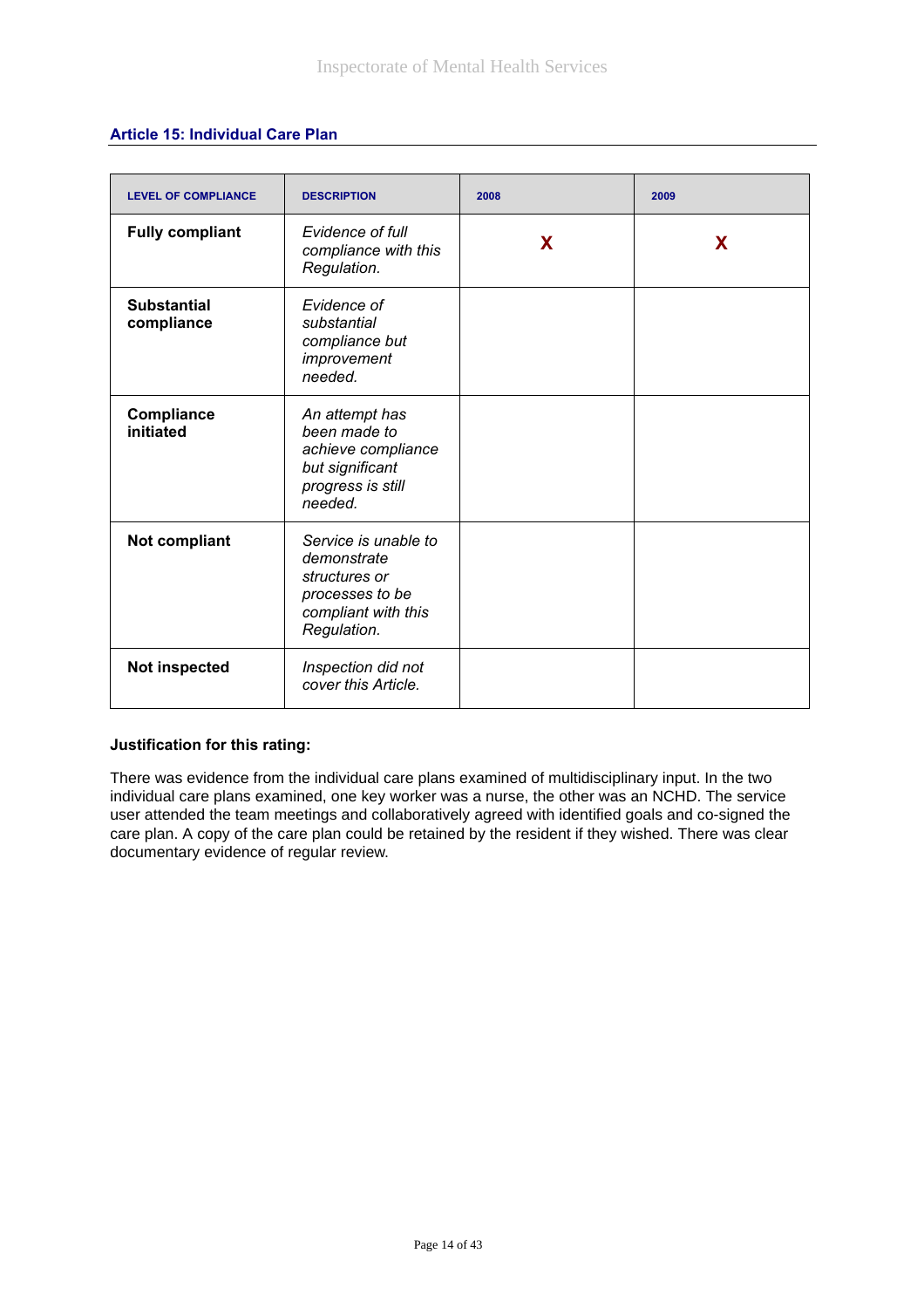| <b>LEVEL OF COMPLIANCE</b>       | <b>DESCRIPTION</b>                                                                                            | 2008 | 2009 |
|----------------------------------|---------------------------------------------------------------------------------------------------------------|------|------|
| <b>Fully compliant</b>           | Evidence of full<br>compliance with this<br>Regulation.                                                       |      |      |
| <b>Substantial</b><br>compliance | Evidence of<br>substantial<br>compliance but<br>improvement<br>needed.                                        |      |      |
| Compliance<br>initiated          | An attempt has<br>been made to<br>achieve compliance<br>but significant<br>progress is still<br>needed.       |      | X    |
| Not compliant                    | Service is unable to<br>demonstrate<br>structures or<br>processes to be<br>compliant with this<br>Regulation. | X    |      |
| Not inspected                    | Inspection did not<br>cover this Article.                                                                     |      |      |

## **Article 16: Therapeutic Services and Programmes**

#### **Justification for this rating:**

An occupational therapy post had been sought but had not been filled. Referral to psychology, social work, alcohol counsellors, family therapy and cognitive behavioural therapy was available and documented in the care plans. Residents had access to physiotherapists from the main hospital, and to smoking cessation facilitators if required. Psychoeducation talks were held throughout the year, facilitated by the multidisciplinary team and voluntary groups. A library service was available through the Meath Mental Health Reading Scheme.

**Breach:** Article 16 (1)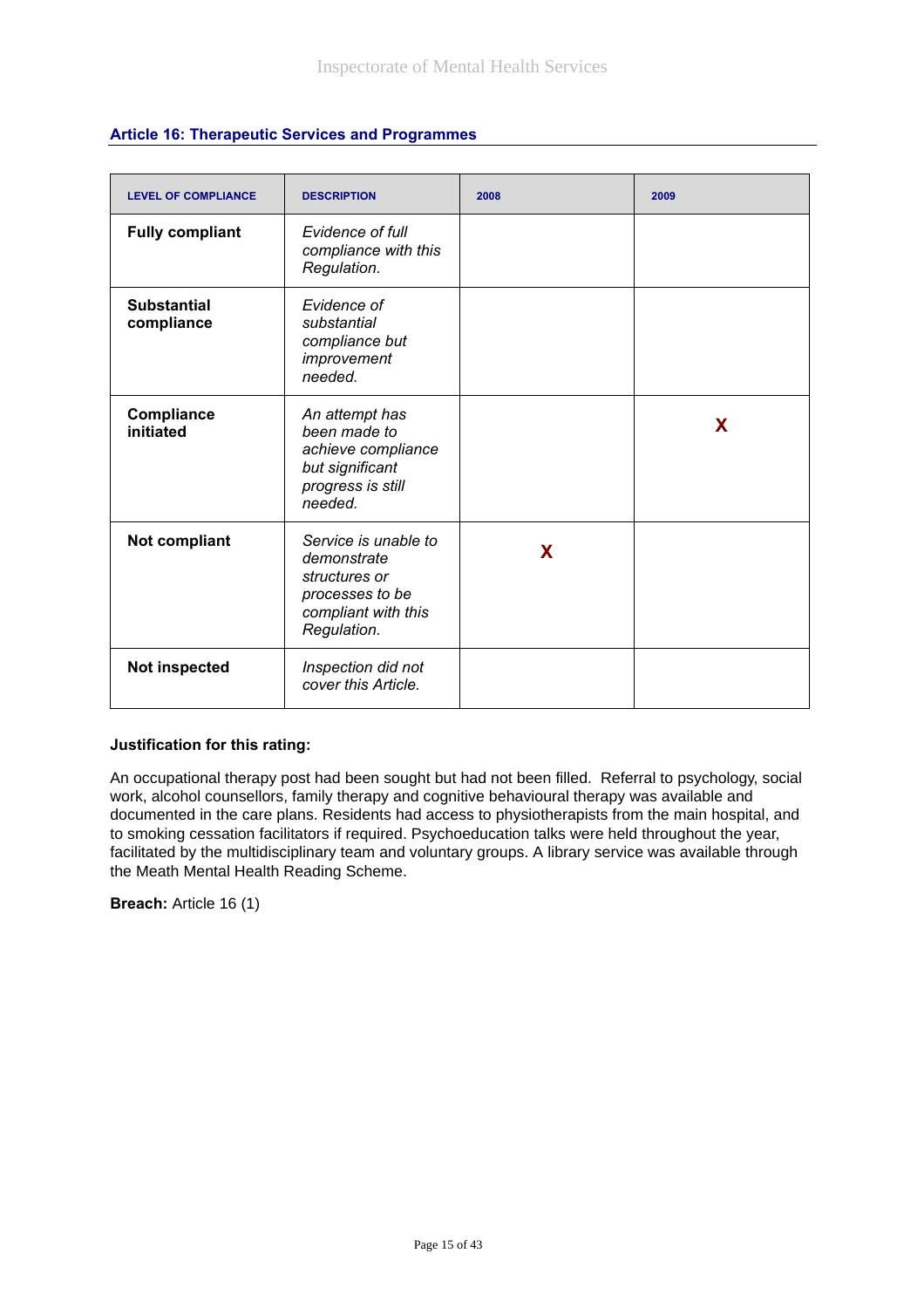## **Article 17: Children's Education**

| <b>LEVEL OF COMPLIANCE</b>       | <b>DESCRIPTION</b>                                                                                            | 2008 | 2009 |
|----------------------------------|---------------------------------------------------------------------------------------------------------------|------|------|
| <b>Fully compliant</b>           | Evidence of full<br>compliance with this<br>Regulation.                                                       | X    | X    |
| <b>Substantial</b><br>compliance | Evidence of<br>substantial<br>compliance but<br>improvement<br>needed.                                        |      |      |
| Compliance<br>initiated          | An attempt has<br>been made to<br>achieve compliance<br>but significant<br>progress is still<br>needed.       |      |      |
| <b>Not compliant</b>             | Service is unable to<br>demonstrate<br>structures or<br>processes to be<br>compliant with this<br>Regulation. |      |      |
| Not inspected                    | Inspection did not<br>cover this Article.                                                                     |      |      |

## **Justification for this rating:**

 A policy was in place that ensured appropriate education services, in accordance with their needs and where clinically appropriate, was provided to child residents.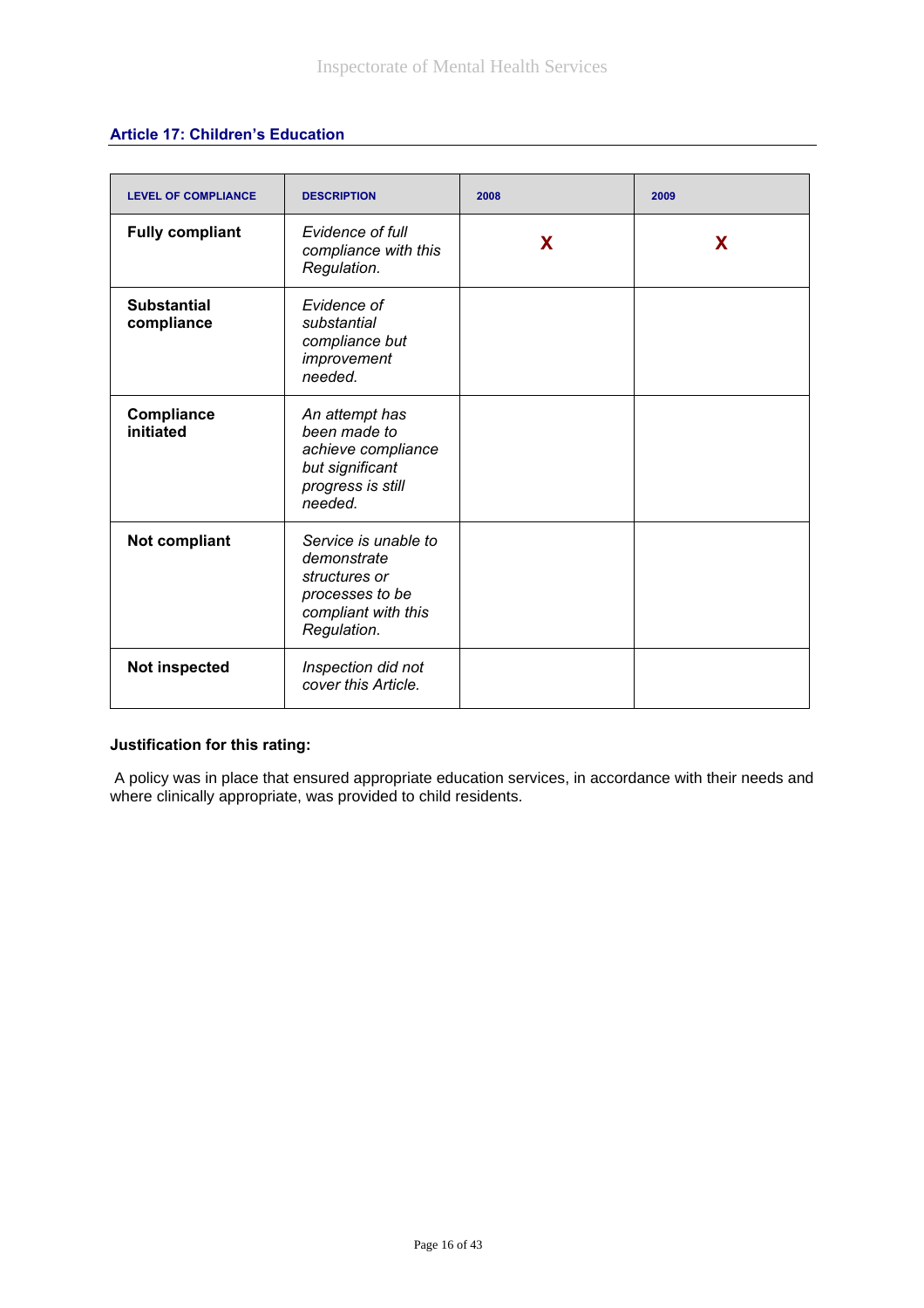## **Article 18: Transfer of Residents**

| <b>LEVEL OF COMPLIANCE</b>       | <b>DESCRIPTION</b>                                                                                            | 2008 | 2009 |
|----------------------------------|---------------------------------------------------------------------------------------------------------------|------|------|
| <b>Fully compliant</b>           | Evidence of full<br>compliance with this<br>Regulation.                                                       | X    | X    |
| <b>Substantial</b><br>compliance | Evidence of<br>substantial<br>compliance but<br>improvement<br>needed.                                        |      |      |
| Compliance<br>initiated          | An attempt has<br>been made to<br>achieve compliance<br>but significant<br>progress is still<br>needed.       |      |      |
| <b>Not compliant</b>             | Service is unable to<br>demonstrate<br>structures or<br>processes to be<br>compliant with this<br>Regulation. |      |      |
| Not inspected                    | Inspection did not<br>cover this Article.                                                                     |      |      |

# **Justification for this rating:**

A policy and procedures were in place for the transfer of residents.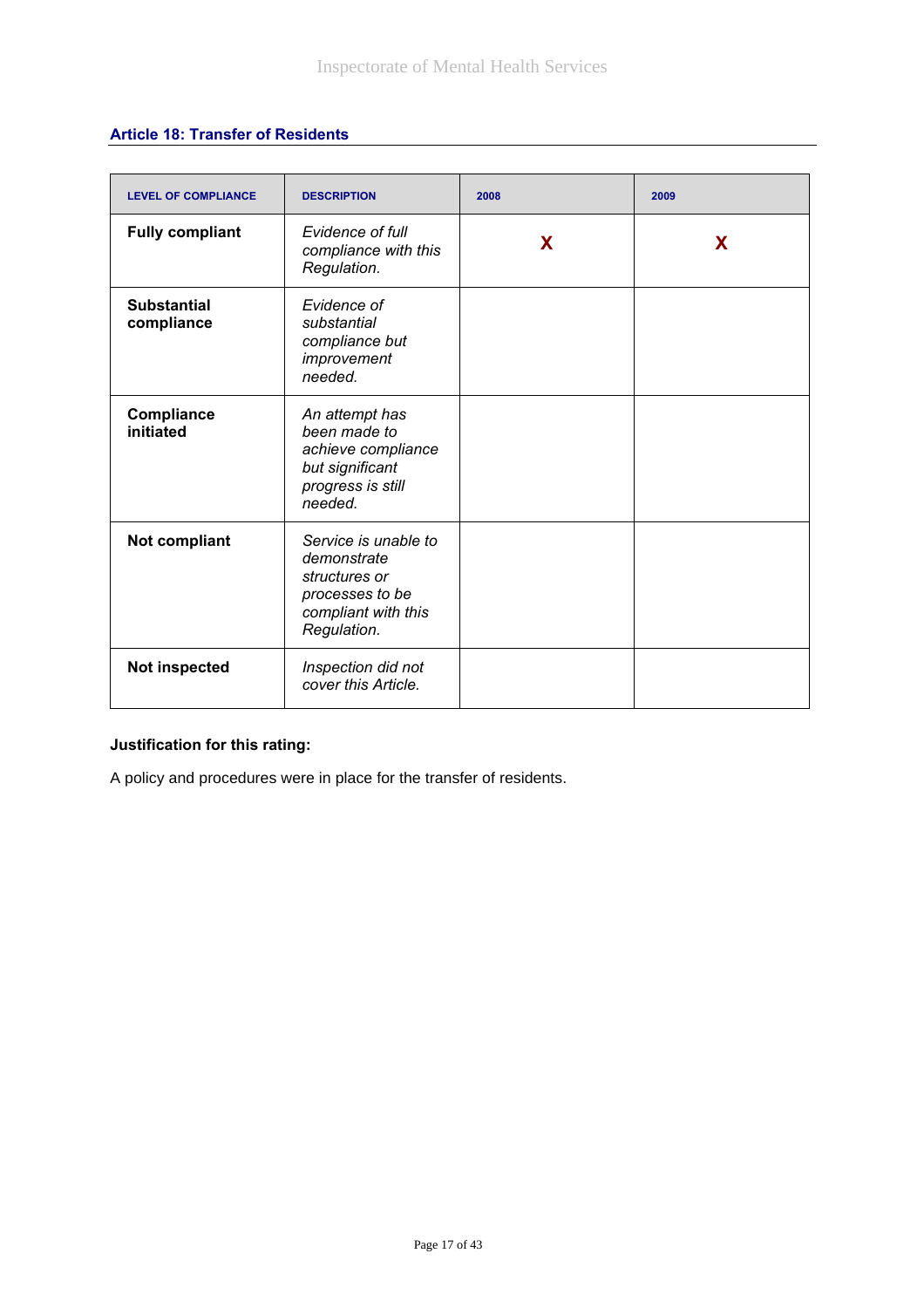## **Article 19 (1-2): General Health**

| <b>LEVEL OF COMPLIANCE</b>       | <b>DESCRIPTION</b>                                                                                            | 2008 | 2009 |
|----------------------------------|---------------------------------------------------------------------------------------------------------------|------|------|
| <b>Fully compliant</b>           | Evidence of full<br>compliance with this<br>Regulation.                                                       | X    | X    |
| <b>Substantial</b><br>compliance | Evidence of<br>substantial<br>compliance but<br>improvement<br>needed.                                        |      |      |
| Compliance<br>initiated          | An attempt has<br>been made to<br>achieve compliance<br>but significant<br>progress is still<br>needed.       |      |      |
| Not compliant                    | Service is unable to<br>demonstrate<br>structures or<br>processes to be<br>compliant with this<br>Regulation. |      |      |
| Not inspected                    | Inspection did not<br>cover this Article.                                                                     |      |      |

#### **Justification for this rating:**

Residents had access to general health services. The unit had close links with the acute general hospital. Residents had access to national screening programmes. A policy with an appropriate review date was in place for responding to medical emergencies.

Only one resident had been in residence for a period longer than six months. The resident's sixmonthly physical examination was carried out on the day of inspection and the resulting documentation was examined by the Inspectorate. The Inspectorate advised that a system be put in place to ensure six-monthly physicals were carried out.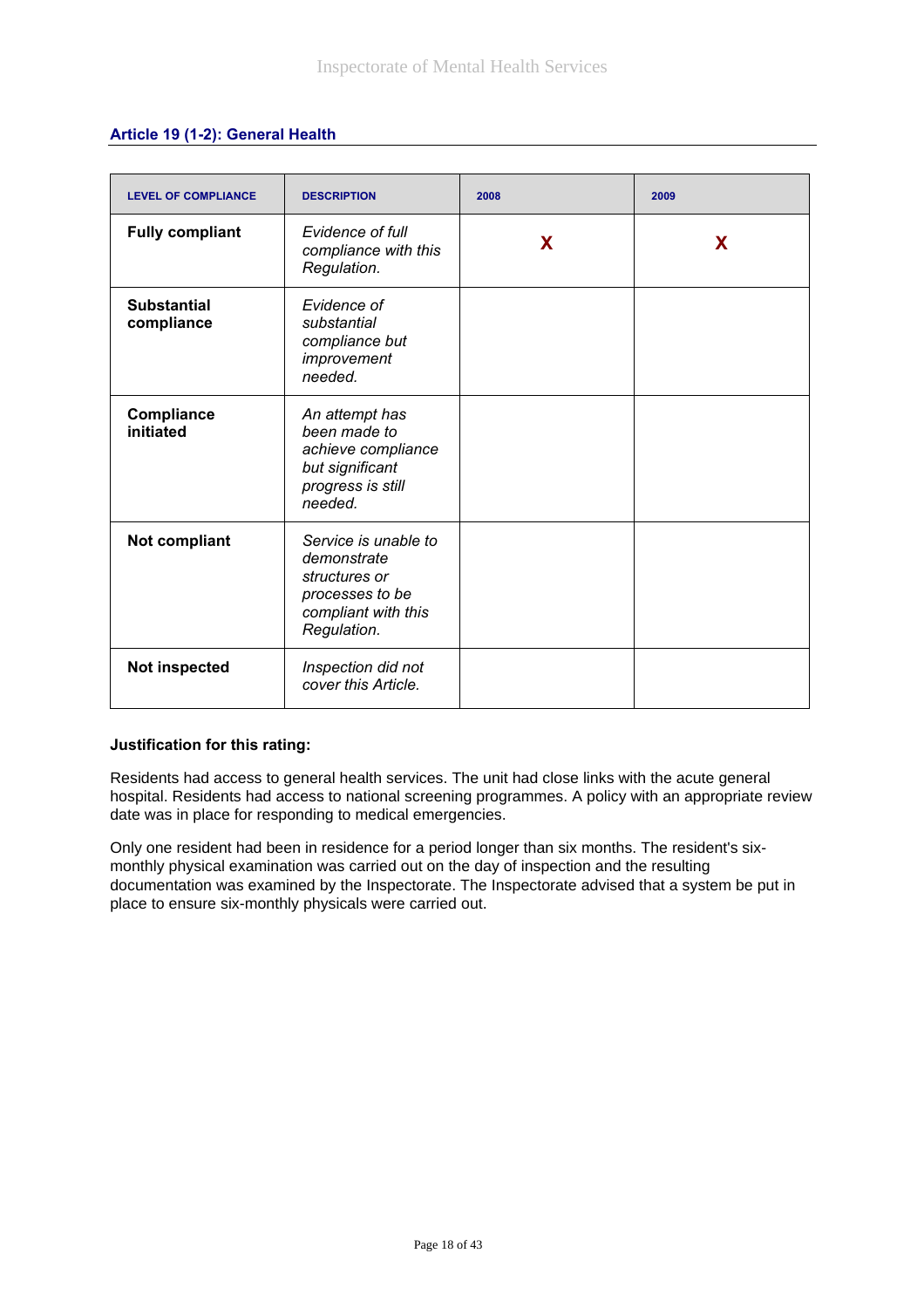| <b>LEVEL OF COMPLIANCE</b>       | <b>DESCRIPTION</b>                                                                                            | 2008 | 2009 |
|----------------------------------|---------------------------------------------------------------------------------------------------------------|------|------|
| <b>Fully compliant</b>           | Evidence of full<br>compliance with this<br>Regulation.                                                       | X    | X    |
| <b>Substantial</b><br>compliance | Evidence of<br>substantial<br>compliance but<br>improvement<br>needed.                                        |      |      |
| Compliance<br>initiated          | An attempt has<br>been made to<br>achieve compliance<br>but significant<br>progress is still<br>needed.       |      |      |
| Not compliant                    | Service is unable to<br>demonstrate<br>structures or<br>processes to be<br>compliant with this<br>Regulation. |      |      |
| <b>Not inspected</b>             | Inspection did not<br>cover this Article.                                                                     |      |      |

## **Article 20 (1-2): Provision of Information to Residents**

#### **Justification for this rating:**

Information was available in the residents' information booklet, which was available in different languages online. Details of the multidisciplinary teams and the availability of advocacy service were available on the notice boards. Psycho-education talks were provided. Information on unit routines were available though meetings with residents. A policy was available with an appropriate review date.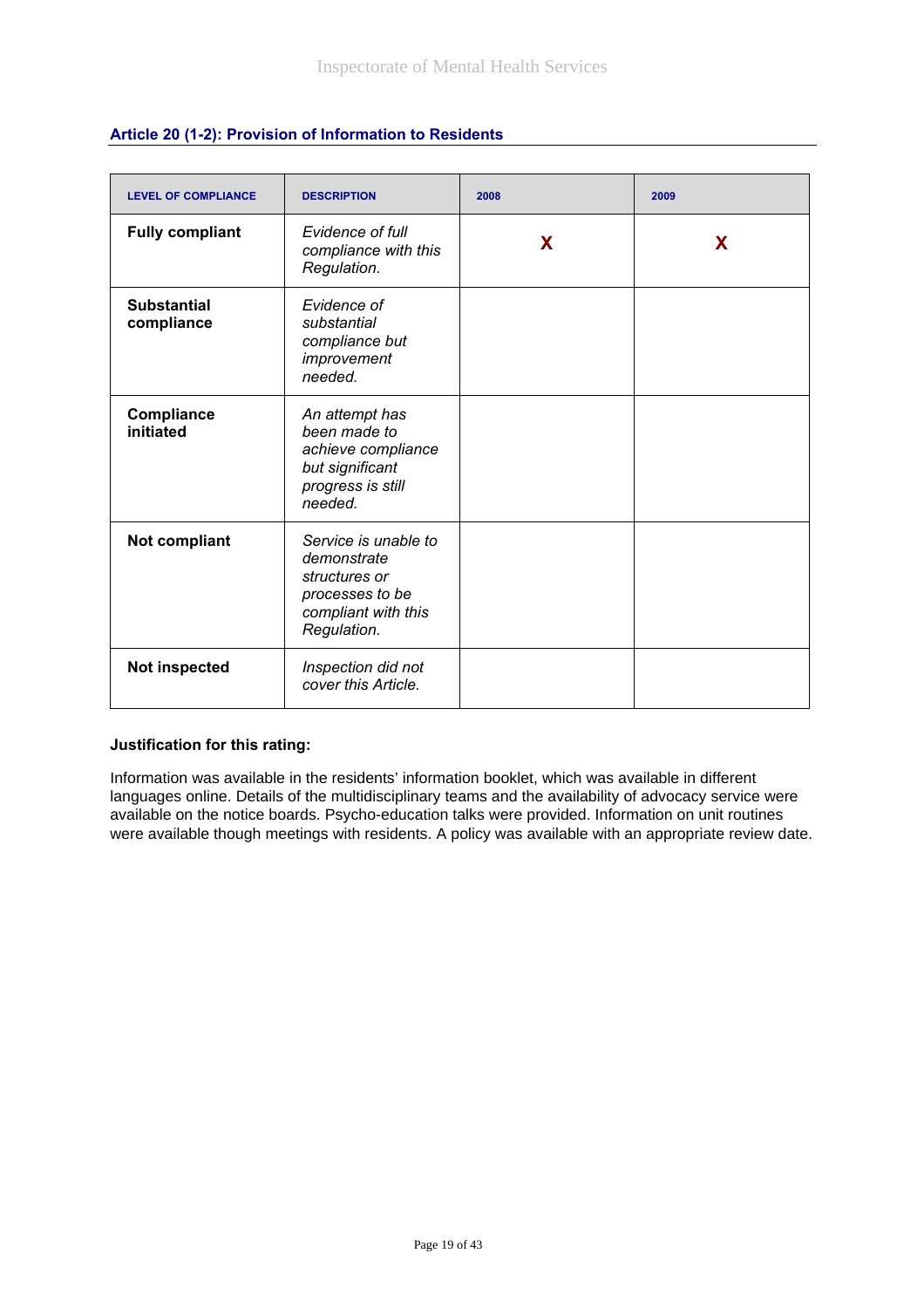## **Article 21: Privacy**

| <b>LEVEL OF COMPLIANCE</b>       | <b>DESCRIPTION</b>                                                                                            | 2008 | 2009 |
|----------------------------------|---------------------------------------------------------------------------------------------------------------|------|------|
| <b>Fully compliant</b>           | Evidence of full<br>compliance with this<br>Regulation.                                                       | X    | X    |
| <b>Substantial</b><br>compliance | Evidence of<br>substantial<br>compliance but<br>improvement<br>needed.                                        |      |      |
| Compliance<br>initiated          | An attempt has<br>been made to<br>achieve compliance<br>but significant<br>progress is still<br>needed.       |      |      |
| Not compliant                    | Service is unable to<br>demonstrate<br>structures or<br>processes to be<br>compliant with this<br>Regulation. |      |      |
| <b>Not inspected</b>             | Inspection did not<br>cover this Article.                                                                     |      |      |

#### **Justification for this rating:**

Curtains were provided around all bed areas. Each room had en suite facilities and toilets were gender specific. Residents' views in relation to privacy and dignity were measured in resident satisfaction surveys. The most recent survey indicated strong satisfaction in these areas.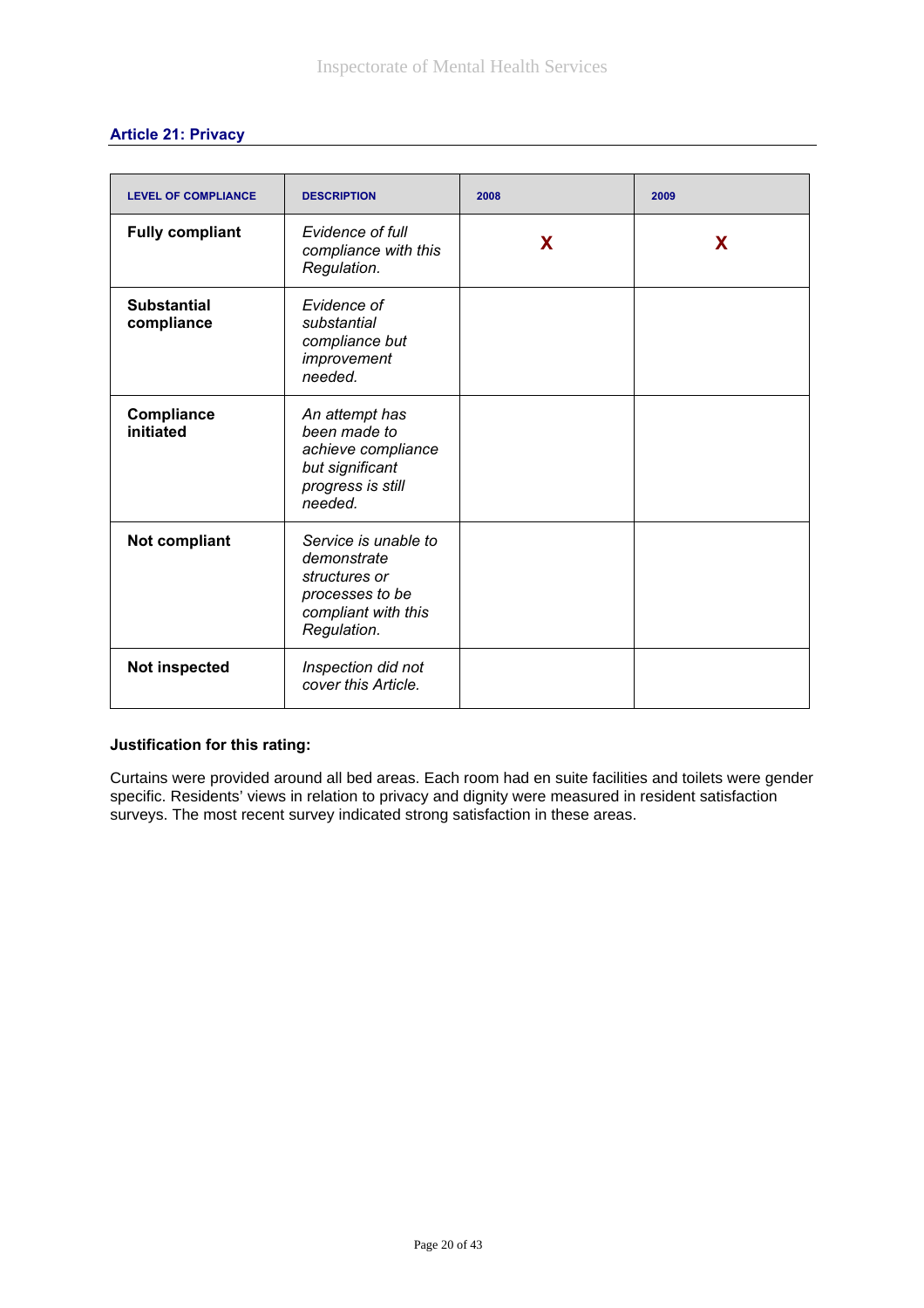|  | <b>Article 22: Premises</b> |  |
|--|-----------------------------|--|
|  |                             |  |

| <b>LEVEL OF COMPLIANCE</b>       | <b>DESCRIPTION</b>                                                                                            | 2008 | 2009 |
|----------------------------------|---------------------------------------------------------------------------------------------------------------|------|------|
| <b>Fully compliant</b>           | Evidence of full<br>compliance with this<br>Regulation.                                                       |      | X    |
| <b>Substantial</b><br>compliance | Evidence of<br>substantial<br>compliance but<br>improvement<br>needed.                                        |      |      |
| Compliance<br>initiated          | An attempt has<br>been made to<br>achieve compliance<br>but significant<br>progress is still<br>needed.       |      |      |
| <b>Not compliant</b>             | Service is unable to<br>demonstrate<br>structures or<br>processes to be<br>compliant with this<br>Regulation. |      |      |
| Not inspected                    | Inspection did not<br>cover this Article.                                                                     | X    |      |

The unit was in good condition and well-maintained. Staff reported good relationships with the maintenance department in the general hospital, which responded promptly to maintenance requests. Furniture and fittings appeared in good condition. The internal garden was bright and welcoming. Cleaning schedules were in place with a colour-coded cleaning system. Residents' views were measured in relation to the service satisfaction survey.

There were plans to change the function of some rooms in order to expand the activities area and to upgrade the unit to incorporate sluice facilities and to increase wheelchair accessibility.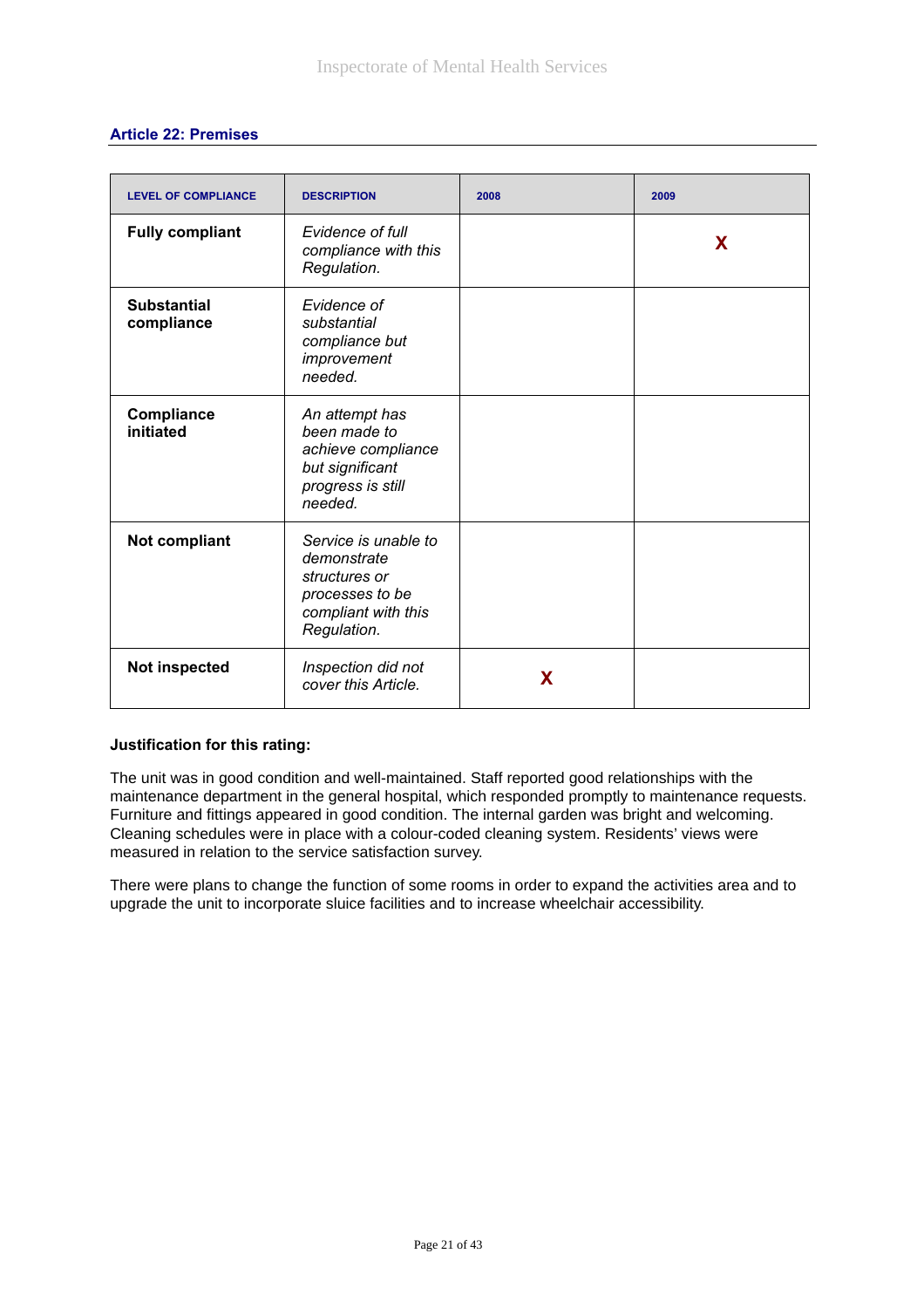| <b>LEVEL OF COMPLIANCE</b>       | <b>DESCRIPTION</b>                                                                                            | 2008 | 2009 |
|----------------------------------|---------------------------------------------------------------------------------------------------------------|------|------|
| <b>Fully compliant</b>           | Evidence of full<br>compliance with this<br>Regulation.                                                       |      | X    |
| <b>Substantial</b><br>compliance | Evidence of<br>substantial<br>compliance but<br>improvement<br>needed.                                        |      |      |
| Compliance<br>initiated          | An attempt has<br>been made to<br>achieve compliance<br>but significant<br>progress is still<br>needed.       |      |      |
| Not compliant                    | Service is unable to<br>demonstrate<br>structures or<br>processes to be<br>compliant with this<br>Regulation. |      |      |
| Not inspected                    | Inspection did not<br>cover this Article.                                                                     | X    |      |

## **Article 23 (1-2): Ordering, Prescribing, Storing and Administration of Medicines**

## **Justification for this rating:**

A regional policy was available for staff guidance in relation to ordering, prescribing, storing and administration of medication. The policy had an appropriate review date. Nurse audits were conducted annually on the administration of medication. Work was ongoing with the hospital pharmacist on the feasibility of using generic medications. An audit on the storage of medication was conducted in the previous year by the pharmacist but the results were not made available to the Inspectorate.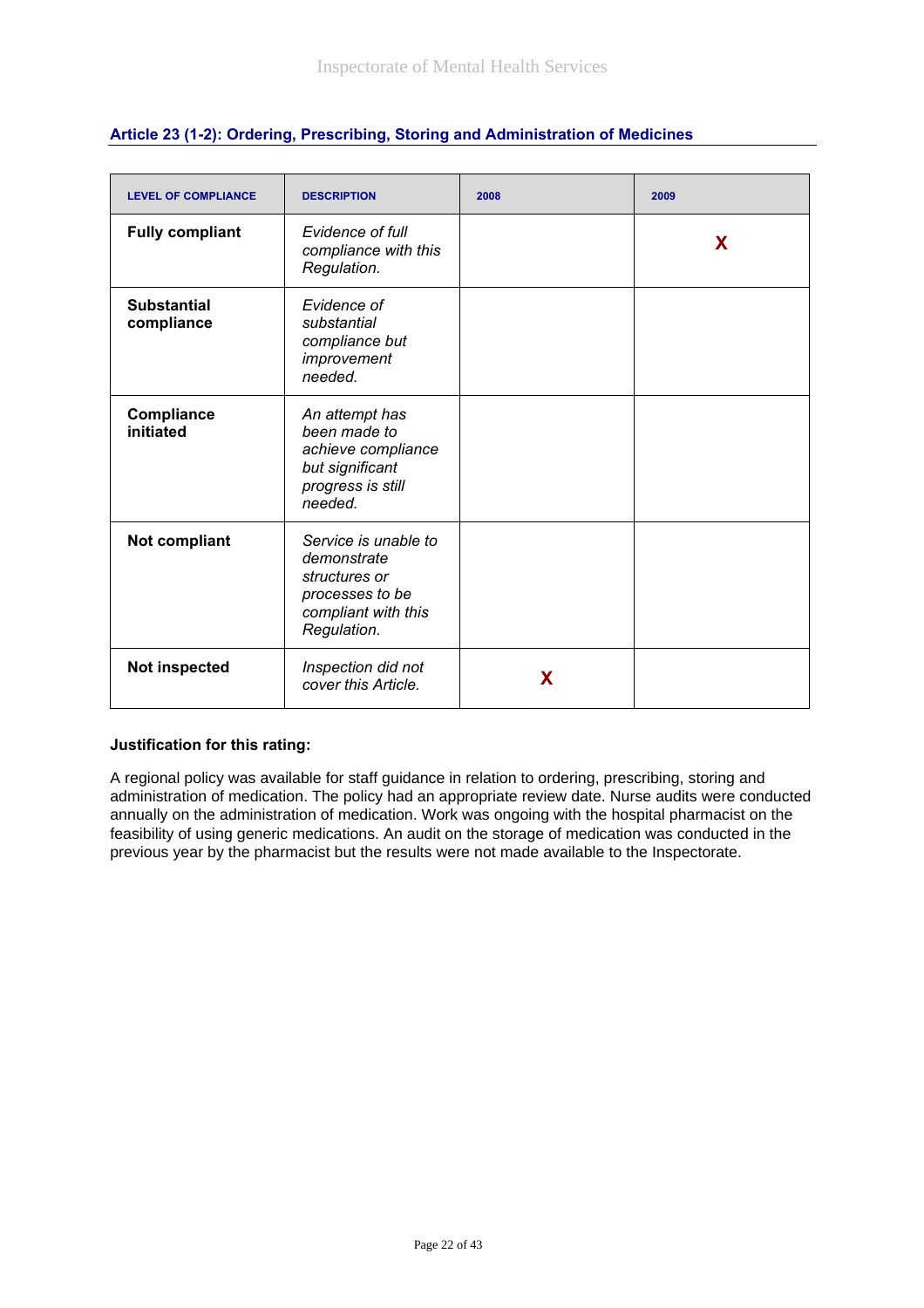|  | Article 24 (1-2): Health and Safety |  |
|--|-------------------------------------|--|
|--|-------------------------------------|--|

| <b>LEVEL OF COMPLIANCE</b>       | <b>DESCRIPTION</b>                                                                                            | 2008 | 2009 |
|----------------------------------|---------------------------------------------------------------------------------------------------------------|------|------|
| <b>Fully compliant</b>           | Evidence of full<br>compliance with this<br>Regulation.                                                       |      | X    |
| <b>Substantial</b><br>compliance | Evidence of<br>substantial<br>compliance but<br>improvement<br>needed.                                        |      |      |
| Compliance<br>initiated          | An attempt has<br>been made to<br>achieve compliance<br>but significant<br>progress is still<br>needed.       |      |      |
| <b>Not compliant</b>             | Service is unable to<br>demonstrate<br>structures or<br>processes to be<br>compliant with this<br>Regulation. |      |      |
| Not inspected                    | Inspection did not<br>cover this Article.                                                                     | X    |      |

There was a substantial health and safety policy statement. This outlined the safety management programme and the general arrangements for occupational safety, health and welfare and incident reporting within the service. The unit operated a risk register which summarised and prioritised all known risks for the unit. Information on the register was communicated back to the management teams at monthly management team meetings.

A safety liaison meeting with the Garda authorities and Meath County Council and various community groups had been initiated to help address issues of interest to all, e.g. discharged residents and child protection. This was done on a general basis, without breaching confidentiality.

Some parts of the health and safety statement had inappropriate review dates on the day of inspection. One was only in draft form. The approved centre subsequently forwarded evidence of compliance.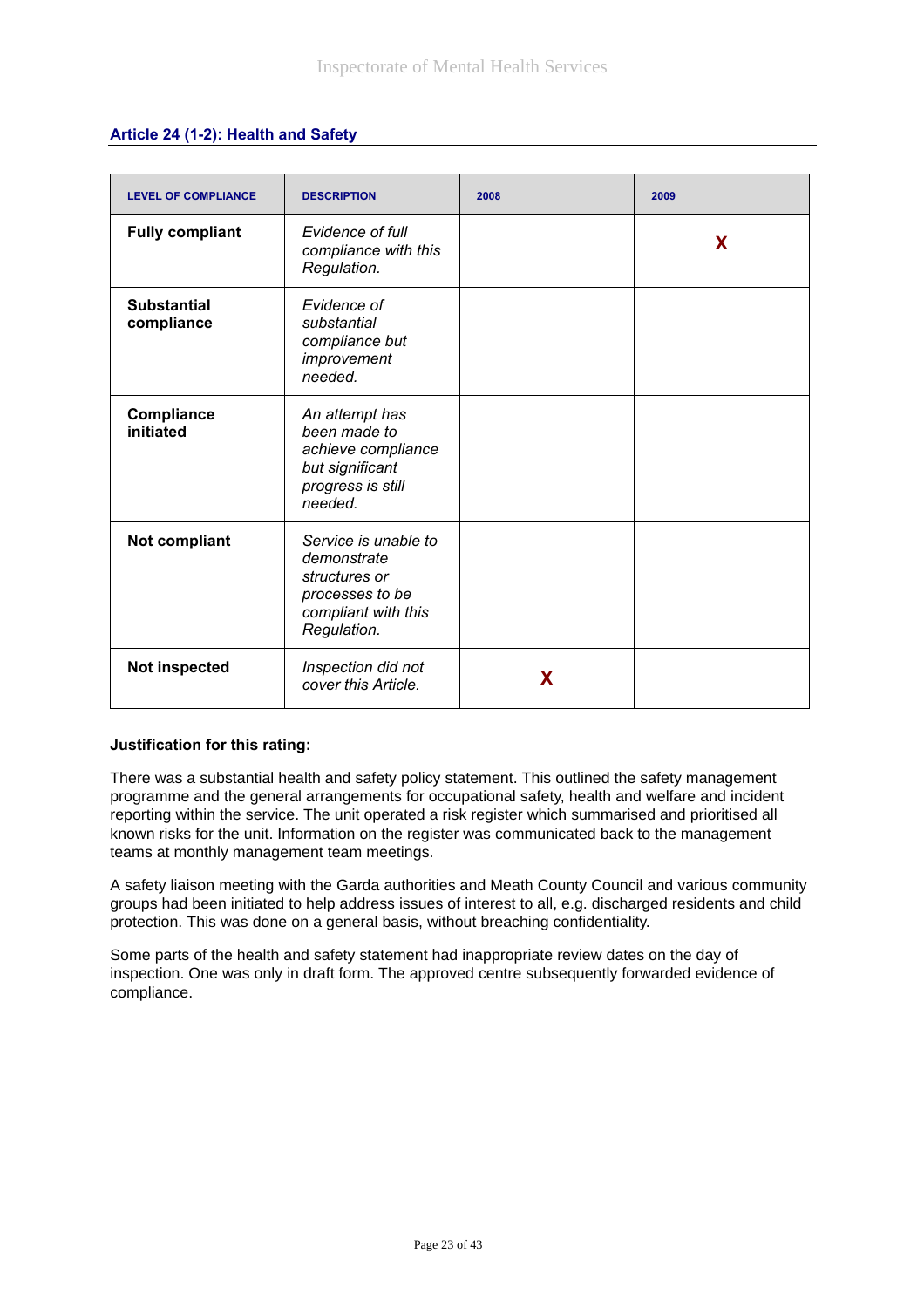| Article 25: Use of Closed Circuit Television (CCTV) |  |  |
|-----------------------------------------------------|--|--|
|-----------------------------------------------------|--|--|

| <b>LEVEL OF COMPLIANCE</b>       | <b>DESCRIPTION</b>                                                                                            | 2008 | 2009 |
|----------------------------------|---------------------------------------------------------------------------------------------------------------|------|------|
| <b>Fully compliant</b>           | Evidence of full<br>compliance with this<br>Regulation.                                                       |      | X    |
| <b>Substantial</b><br>compliance | Evidence of<br>substantial<br>compliance but<br>improvement<br>needed.                                        |      |      |
| Compliance<br>initiated          | An attempt has<br>been made to<br>achieve compliance<br>but significant<br>progress is still<br>needed.       |      |      |
| Not compliant                    | Service is unable to<br>demonstrate<br>structures or<br>processes to be<br>compliant with this<br>Regulation. |      |      |
| Not inspected                    | Inspection did not<br>cover this Article.                                                                     | X    |      |

CCTV was used in the seclusion room. There were two monitors, one in the seclusion facility and one in the nurses' office, neither with recording facilities. The signage in relation to CCTV use was clear and evident. A policy was in place with an appropriate review date.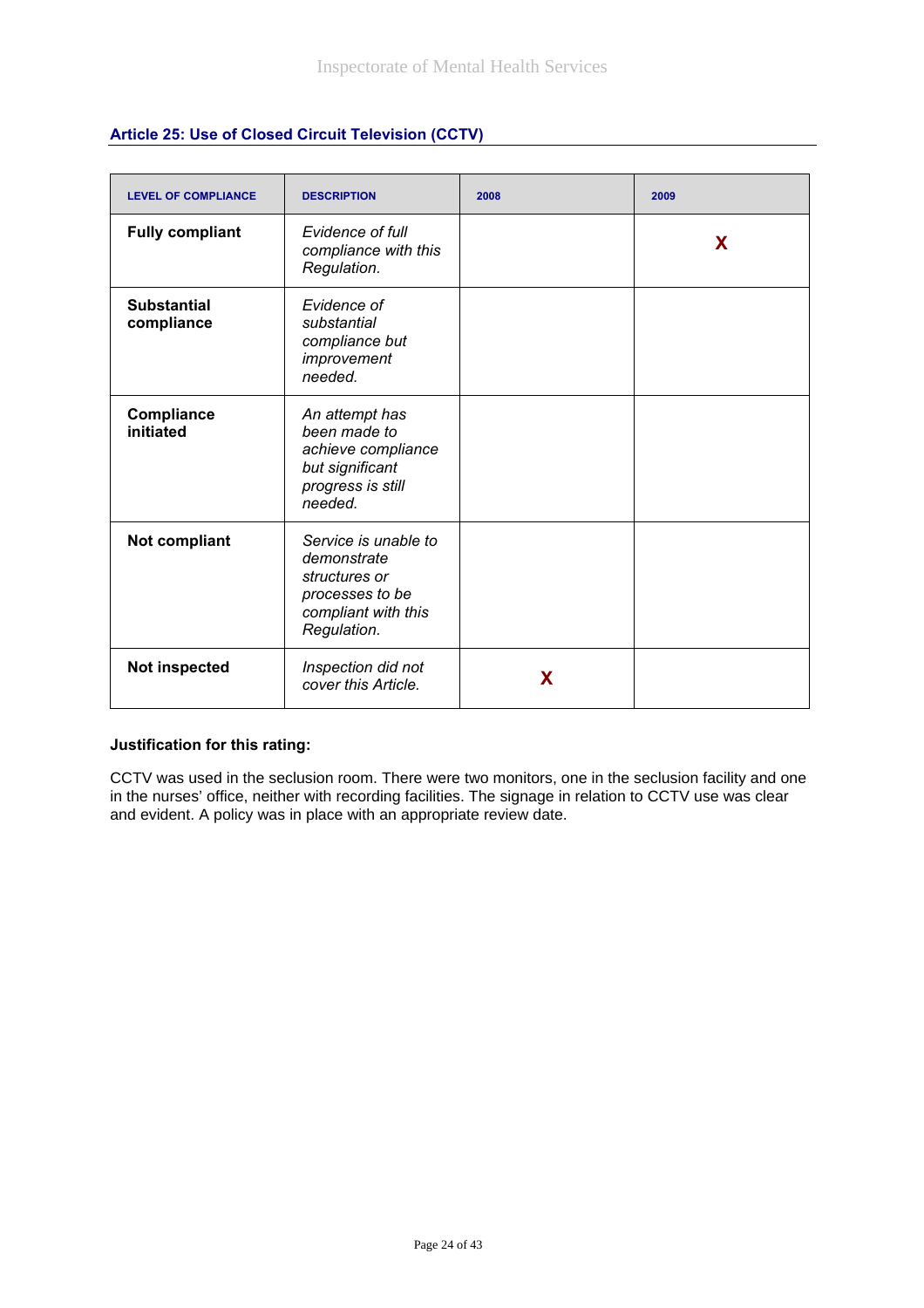## **Article 26: Staffing**

| <b>WARD OR UNIT</b>              | <b>STAFF TYPE</b>                                                                                             | <b>DAY</b>                |      | <b>NIGHT</b>       |
|----------------------------------|---------------------------------------------------------------------------------------------------------------|---------------------------|------|--------------------|
| In-patient unit                  | Nursing                                                                                                       | 1 CNM2 + 1 CNM1 + 4 Staff |      | $1$ CNM1 + 2 Staff |
| <b>XLEVEL OF COMPLIANCE</b>      | <b>DESCRIPTION</b>                                                                                            |                           | 2008 | 2009               |
| <b>Fully compliant</b>           | Evidence of full<br>compliance with this<br>Regulation.                                                       |                           |      |                    |
| <b>Substantial</b><br>compliance | Evidence of<br>substantial<br>compliance but<br>improvement<br>needed.                                        |                           |      | X                  |
| Compliance<br>initiated          | An attempt has<br>been made to<br>achieve compliance<br>but significant<br>progress is still<br>needed.       |                           |      |                    |
| Not compliant                    | Service is unable to<br>demonstrate<br>structures or<br>processes to be<br>compliant with this<br>Regulation. |                           | X    |                    |
| Not inspected                    | Inspection did not<br>cover this Article.                                                                     |                           |      |                    |

#### **Justification for this rating:**

Staff were recruited through the HSE recruiting system. Nursing staff were allocated to the unit through a central rostering system. An ADON or night supervisor was available around the clock. Five multi-disciplinary teams had access to the unit. There was no occupational therapist on these teams. There was access to an acute home-based team and an assertive outreach team, as well as family and behavioural therapists and alcohol counsellors.

**Breach:** Article 26 (2)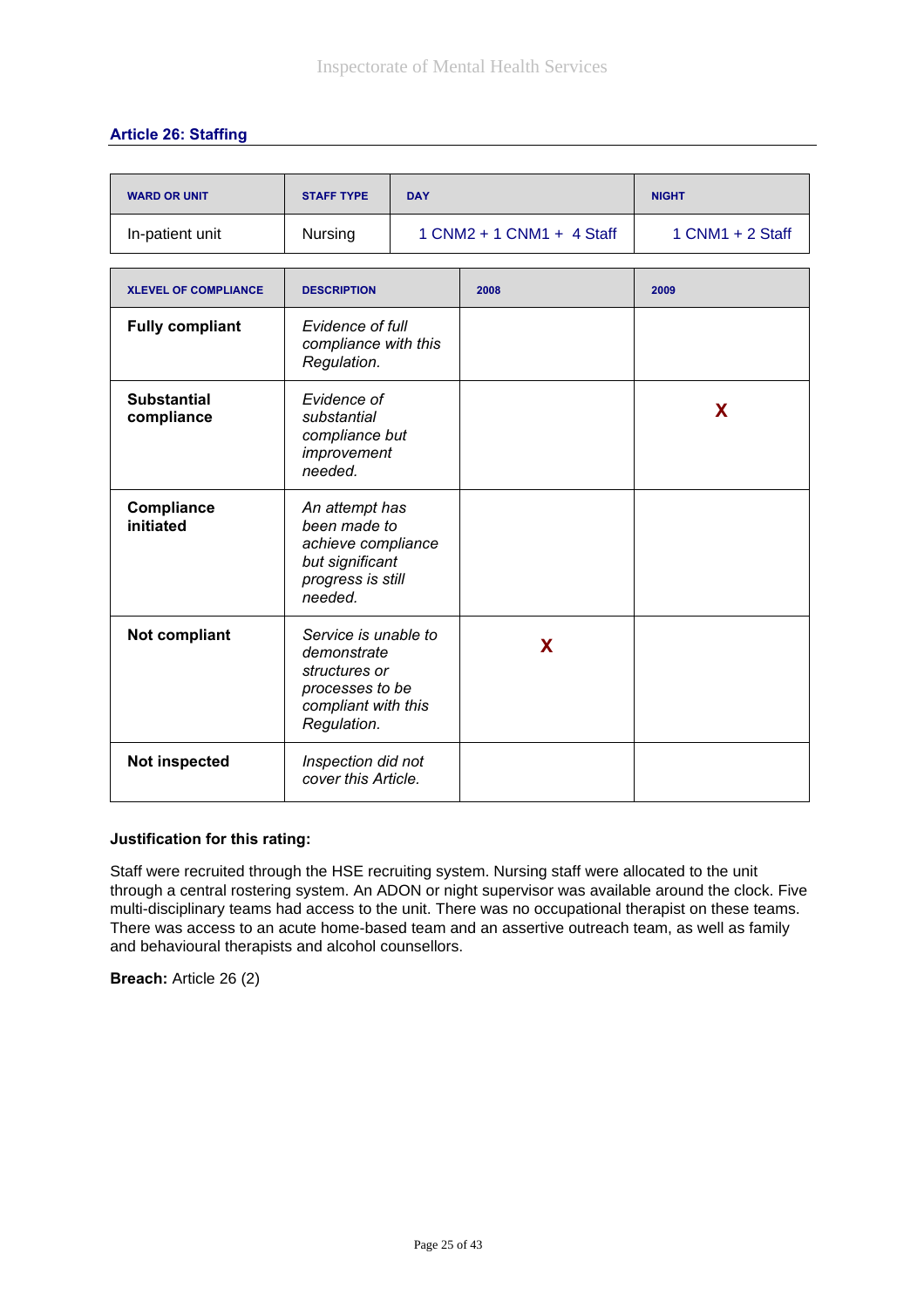## **Article 27: Maintenance of Records**

| <b>LEVEL OF COMPLIANCE</b>       | <b>DESCRIPTION</b>                                                                                            | 2008 | 2009 |
|----------------------------------|---------------------------------------------------------------------------------------------------------------|------|------|
| <b>Fully compliant</b>           | Evidence of full<br>compliance with this<br>Regulation.                                                       | X    |      |
| <b>Substantial</b><br>compliance | Evidence of<br>substantial<br>compliance but<br>improvement<br>needed.                                        |      | X    |
| Compliance<br>initiated          | An attempt has<br>been made to<br>achieve compliance<br>but significant<br>progress is still<br>needed.       |      |      |
| Not compliant                    | Service is unable to<br>demonstrate<br>structures or<br>processes to be<br>compliant with this<br>Regulation. |      |      |
| Not inspected                    | Inspection did not<br>cover this Article.                                                                     |      |      |

#### **Justification for this rating:**

Records were in good condition and a policy was in place with an appropriate review date. A database of attendees at various training courses was available. However there was no record of fire safety training as this was held by the Fire Officer in Dublin North. The record of fire safety training was subsequently forwarded to the Inspectorate.

**Breach:** Article 27 (3)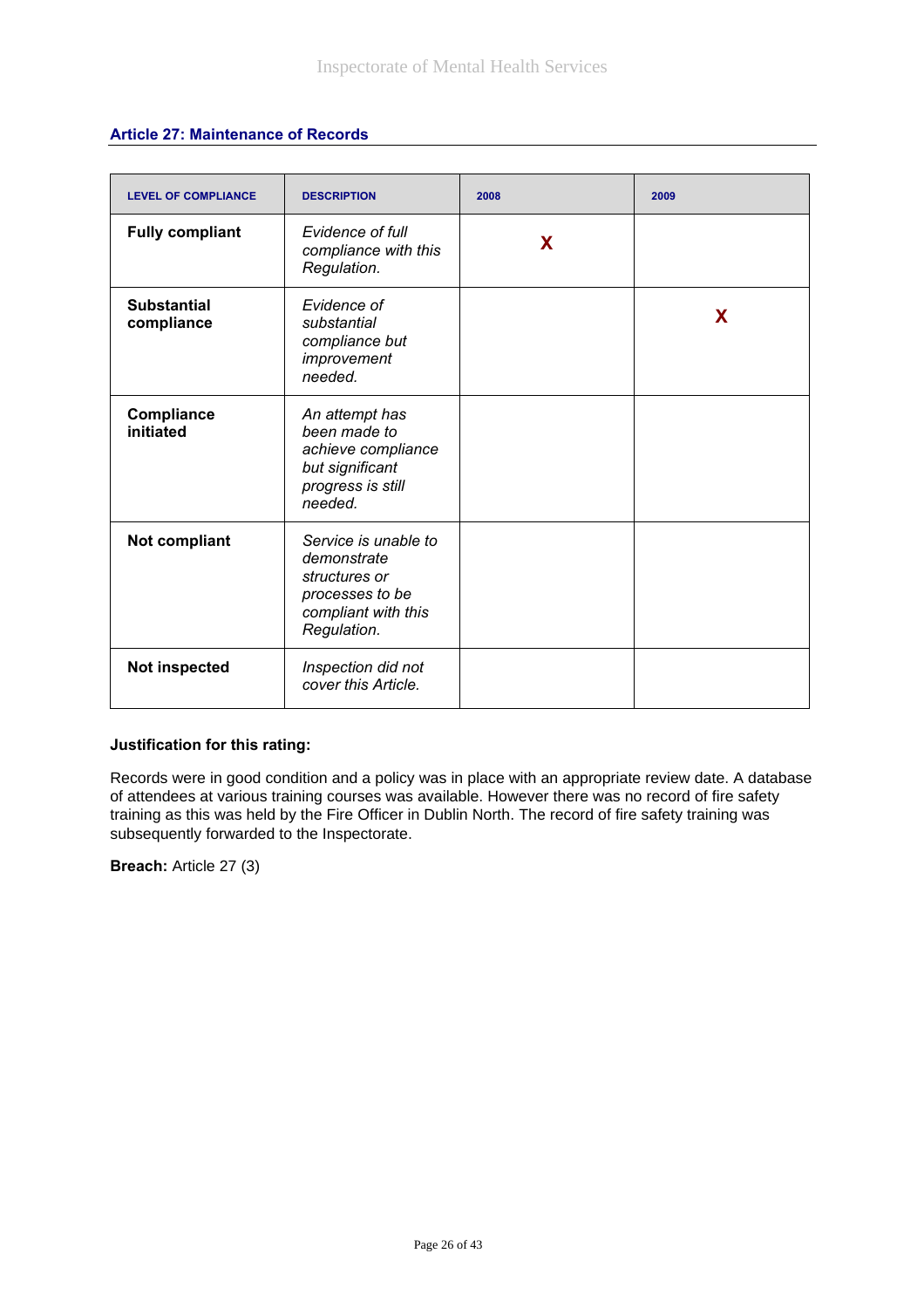# **Article 28: Register of Residents**

| <b>LEVEL OF COMPLIANCE</b>       | <b>DESCRIPTION</b>                                                                                            | 2008 | 2009 |
|----------------------------------|---------------------------------------------------------------------------------------------------------------|------|------|
| <b>Fully compliant</b>           | Evidence of full<br>compliance with this<br>Regulation.                                                       |      | X    |
| <b>Substantial</b><br>compliance | Evidence of<br>substantial<br>compliance but<br>improvement<br>needed.                                        |      |      |
| Compliance<br>initiated          | An attempt has<br>been made to<br>achieve compliance<br>but significant<br>progress is still<br>needed.       |      |      |
| Not compliant                    | Service is unable to<br>demonstrate<br>structures or<br>processes to be<br>compliant with this<br>Regulation. |      |      |
| Not inspected                    | Inspection did not<br>cover this Article.                                                                     | X    |      |

# **Justification for this rating:**

The register of residents complied with the Regulations.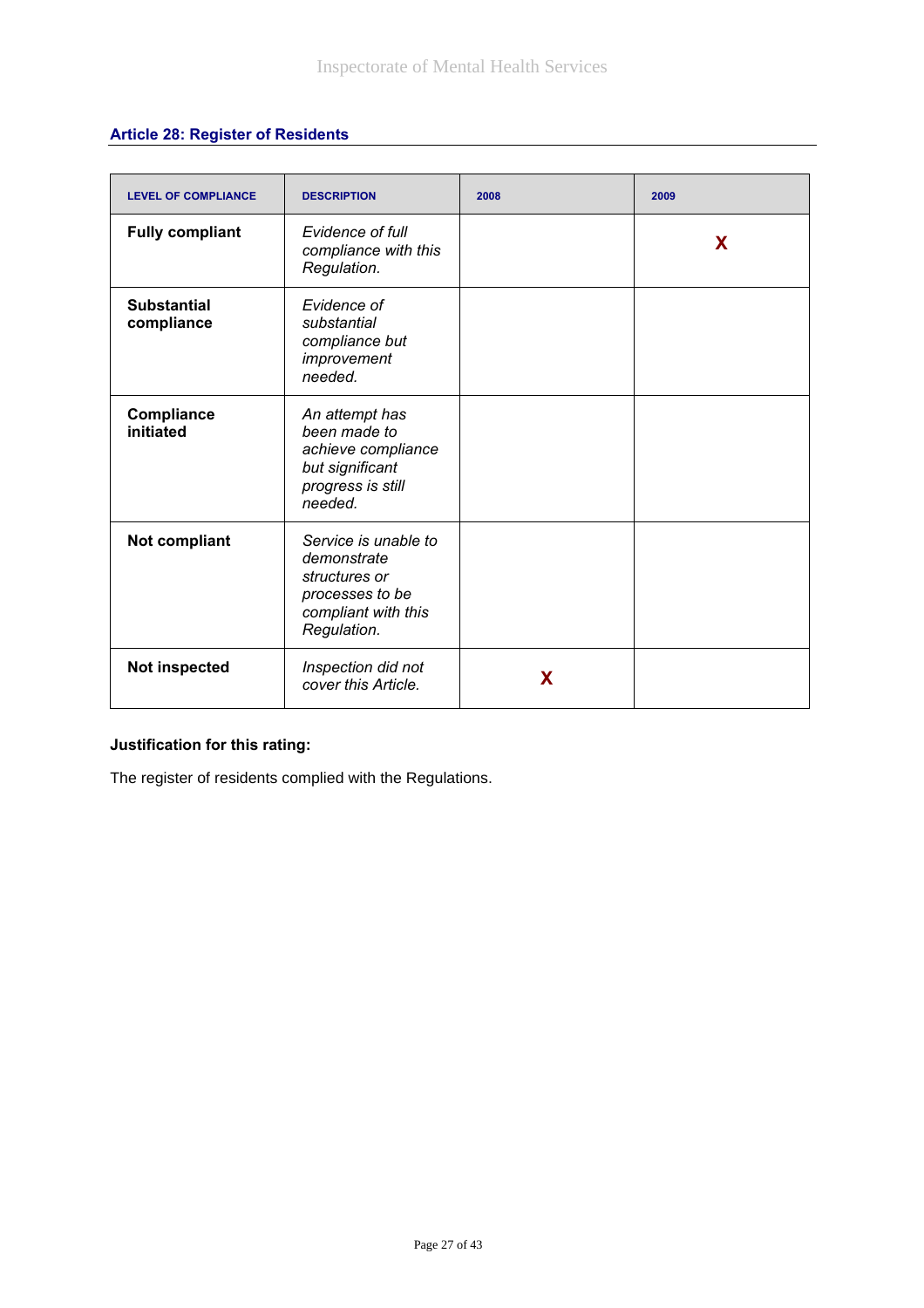| <b>LEVEL OF COMPLIANCE</b>       | <b>DESCRIPTION</b>                                                                                            | 2008 | 2009 |
|----------------------------------|---------------------------------------------------------------------------------------------------------------|------|------|
| <b>Fully compliant</b>           | Evidence of full<br>compliance with this<br>Regulation.                                                       |      | X    |
| <b>Substantial</b><br>compliance | Evidence of<br>substantial<br>compliance but<br>improvement<br>needed.                                        |      |      |
| Compliance<br>initiated          | An attempt has<br>been made to<br>achieve compliance<br>but significant<br>progress is still<br>needed.       |      |      |
| Not compliant                    | Service is unable to<br>demonstrate<br>structures or<br>processes to be<br>compliant with this<br>Regulation. |      |      |
| Not inspected                    | Inspection did not<br>cover this Article.                                                                     | X    |      |

Policies and procedures were reviewed appropriately. A flowchart system existed for tracking the process of developing and signing off policies.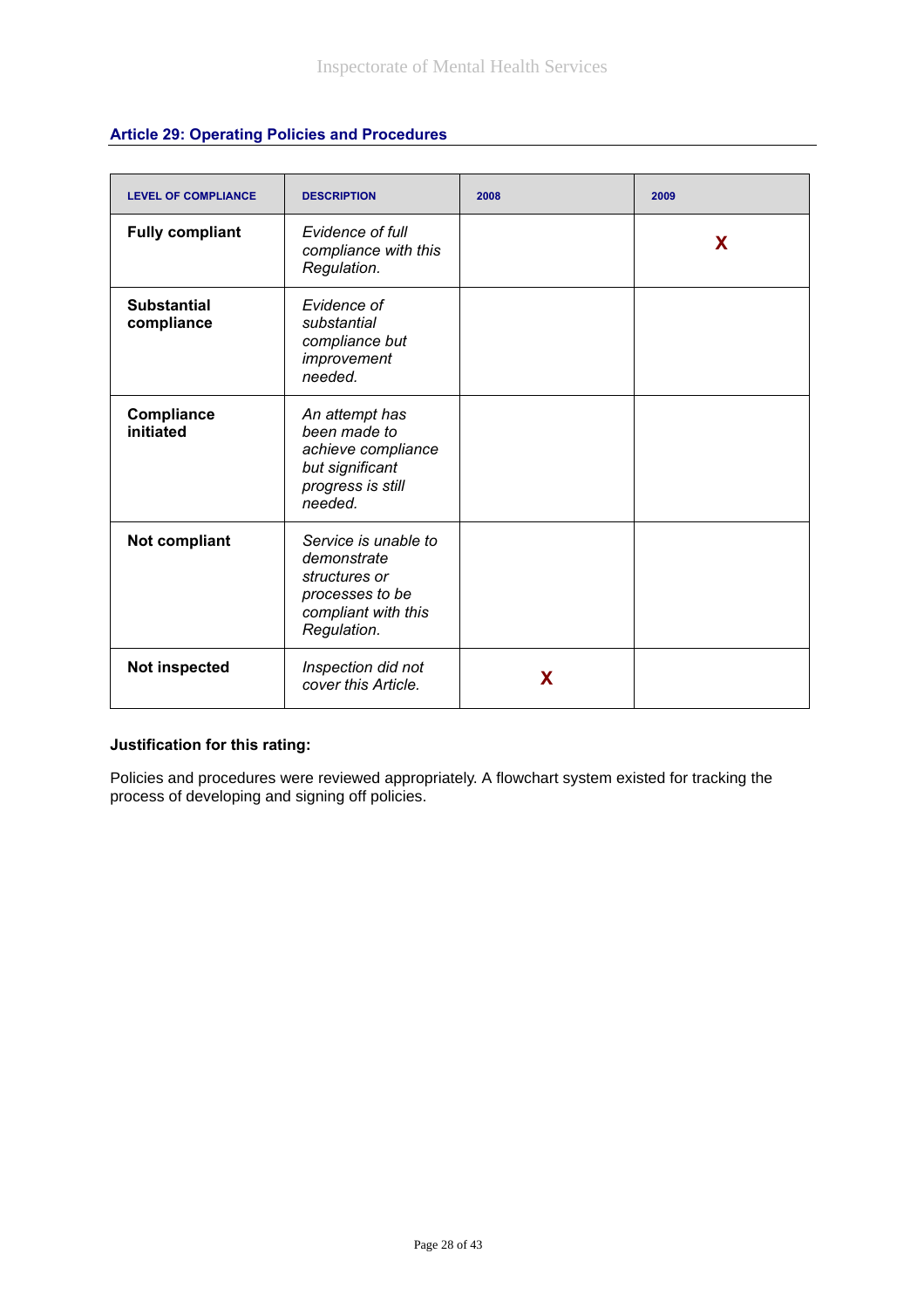## **Article 30: Mental Health Tribunals**

| <b>LEVEL OF COMPLIANCE</b>       | <b>DESCRIPTION</b>                                                                                            | 2008 | 2009 |
|----------------------------------|---------------------------------------------------------------------------------------------------------------|------|------|
| <b>Fully compliant</b>           | Evidence of full<br>compliance with this<br>Regulation.                                                       |      | X    |
| <b>Substantial</b><br>compliance | Evidence of<br>substantial<br>compliance but<br>improvement<br>needed.                                        |      |      |
| Compliance<br>initiated          | An attempt has<br>been made to<br>achieve compliance<br>but significant<br>progress is still<br>needed.       |      |      |
| Not compliant                    | Service is unable to<br>demonstrate<br>structures or<br>processes to be<br>compliant with this<br>Regulation. |      |      |
| Not inspected                    | Inspection did not<br>cover this Article.                                                                     | X    |      |

# **Justification for this rating:**

A conference room and office equipment and assistance were available to the tribunal teams.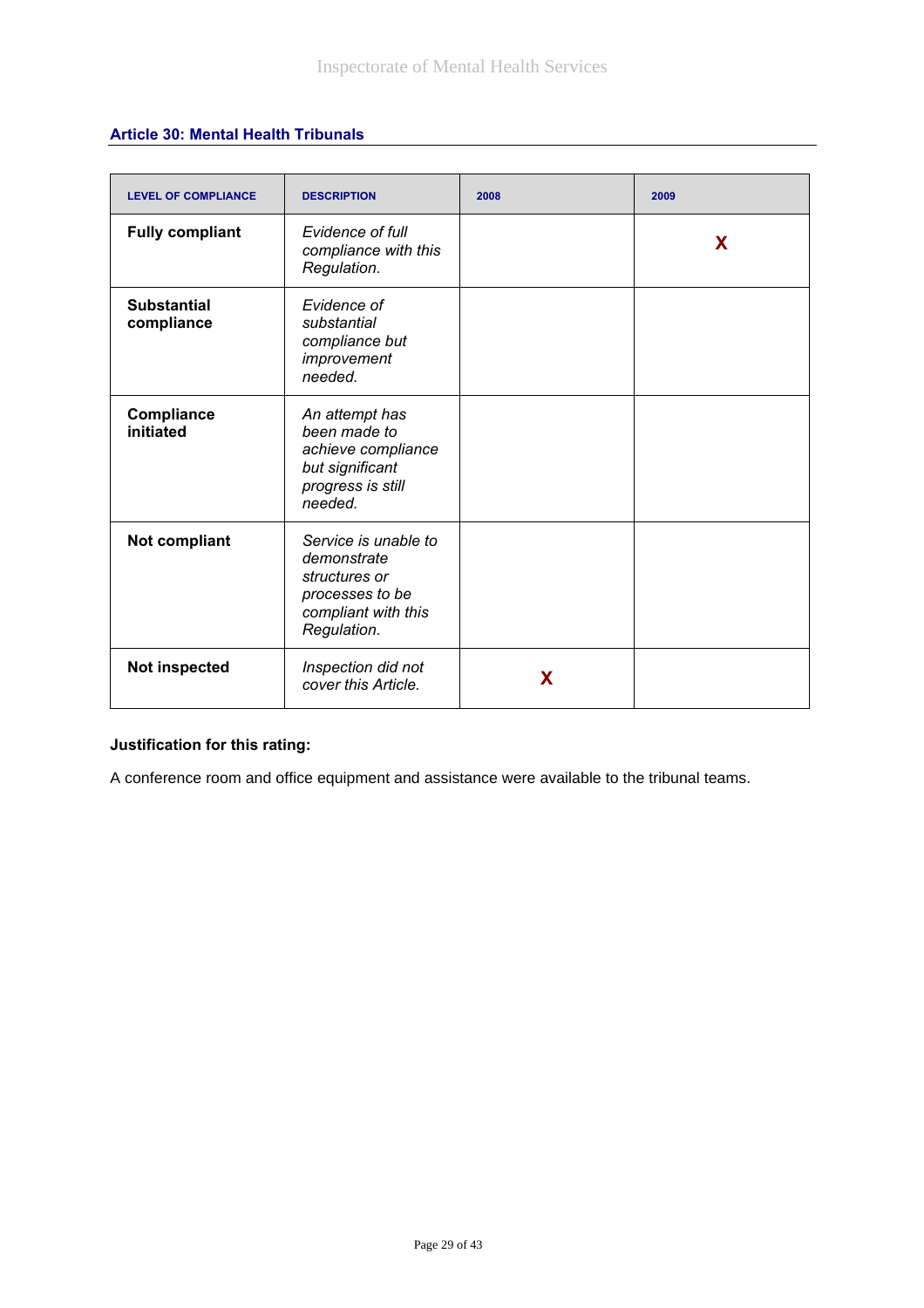#### **Article 31: Complaint Procedures**

| <b>LEVEL OF COMPLIANCE</b>       | <b>DESCRIPTION</b>                                                                                            | 2008 | 2009 |
|----------------------------------|---------------------------------------------------------------------------------------------------------------|------|------|
| <b>Fully compliant</b>           | Evidence of full<br>compliance with this<br>Regulation.                                                       |      | X    |
| <b>Substantial</b><br>compliance | Evidence of<br>substantial<br>compliance but<br>improvement<br>needed.                                        |      |      |
| <b>Compliance</b><br>initiated   | An attempt has<br>been made to<br>achieve compliance<br>but significant<br>progress is still<br>needed.       |      |      |
| Not compliant                    | Service is unable to<br>demonstrate<br>structures or<br>processes to be<br>compliant with this<br>Regulation. |      |      |
| Not inspected                    | Inspection did not<br>cover this Article.                                                                     | X    |      |

#### **Justification for this rating:**

A complaints policy was available with an appropriate review date, in line with HSE national policy. Information on the policy was available throughout the unit and given in the resident information booklet. A designated complaints officer was available.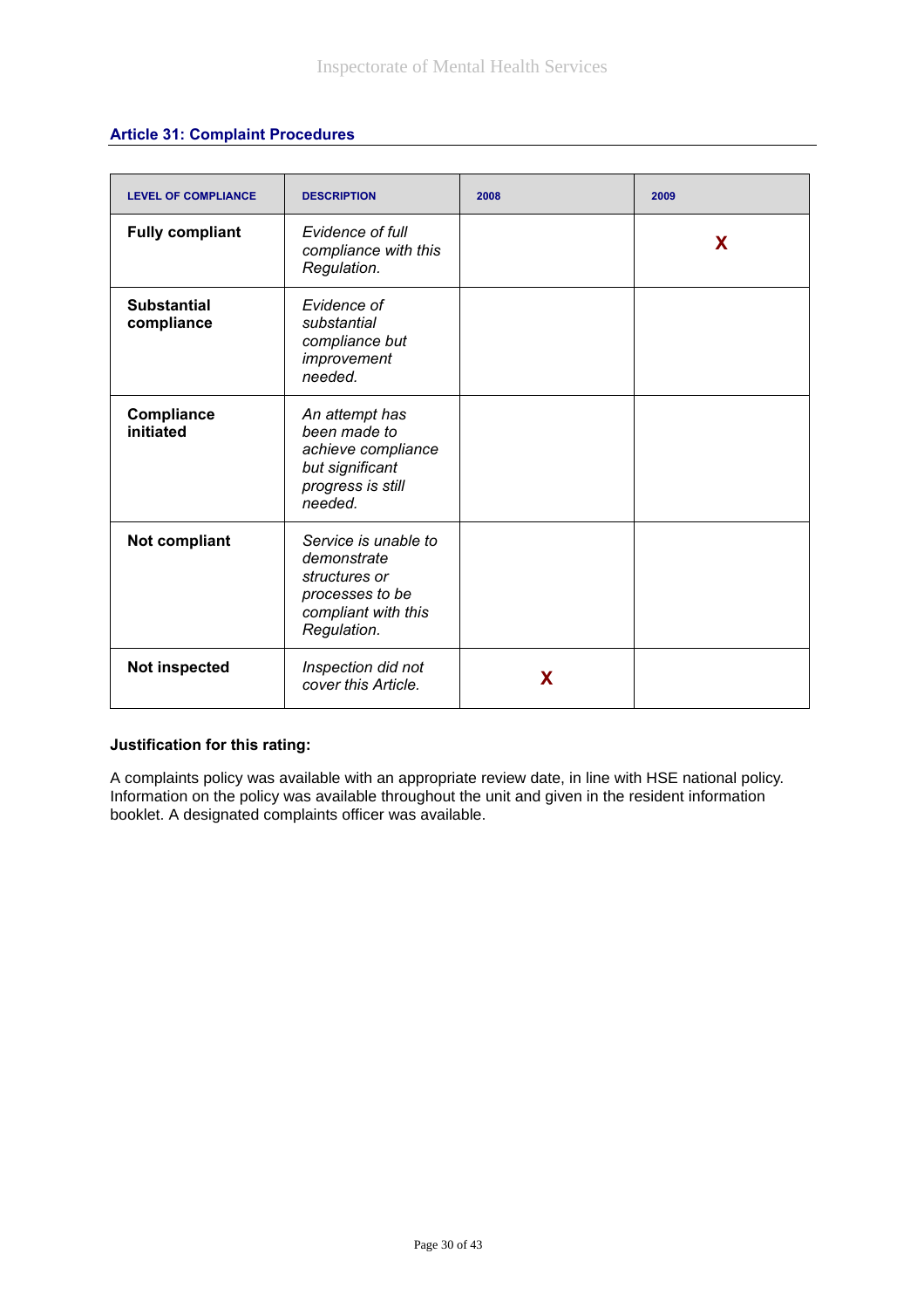|  | <b>Article 32: Risk Management Procedures</b> |  |
|--|-----------------------------------------------|--|
|--|-----------------------------------------------|--|

| <b>LEVEL OF COMPLIANCE</b>       | <b>DESCRIPTION</b>                                                                                            | 2008 | 2009 |
|----------------------------------|---------------------------------------------------------------------------------------------------------------|------|------|
| <b>Fully compliant</b>           | Evidence of full<br>compliance with this<br>Regulation.                                                       |      | X    |
| <b>Substantial</b><br>compliance | Evidence of<br>substantial<br>compliance but<br>improvement<br>needed.                                        |      |      |
| Compliance<br>initiated          | An attempt has<br>been made to<br>achieve compliance<br>but significant<br>progress is still<br>needed.       |      |      |
| Not compliant                    | Service is unable to<br>demonstrate<br>structures or<br>processes to be<br>compliant with this<br>Regulation. |      |      |
| <b>Not inspected</b>             | Inspection did not<br>cover this Article.                                                                     | X    |      |

A policy was available with an appropriate review date. Each sector was responsible for maintaining its own risk register. A whole risk register was available for Meath. Incidents were reported to heads of department and to the health and safety committee.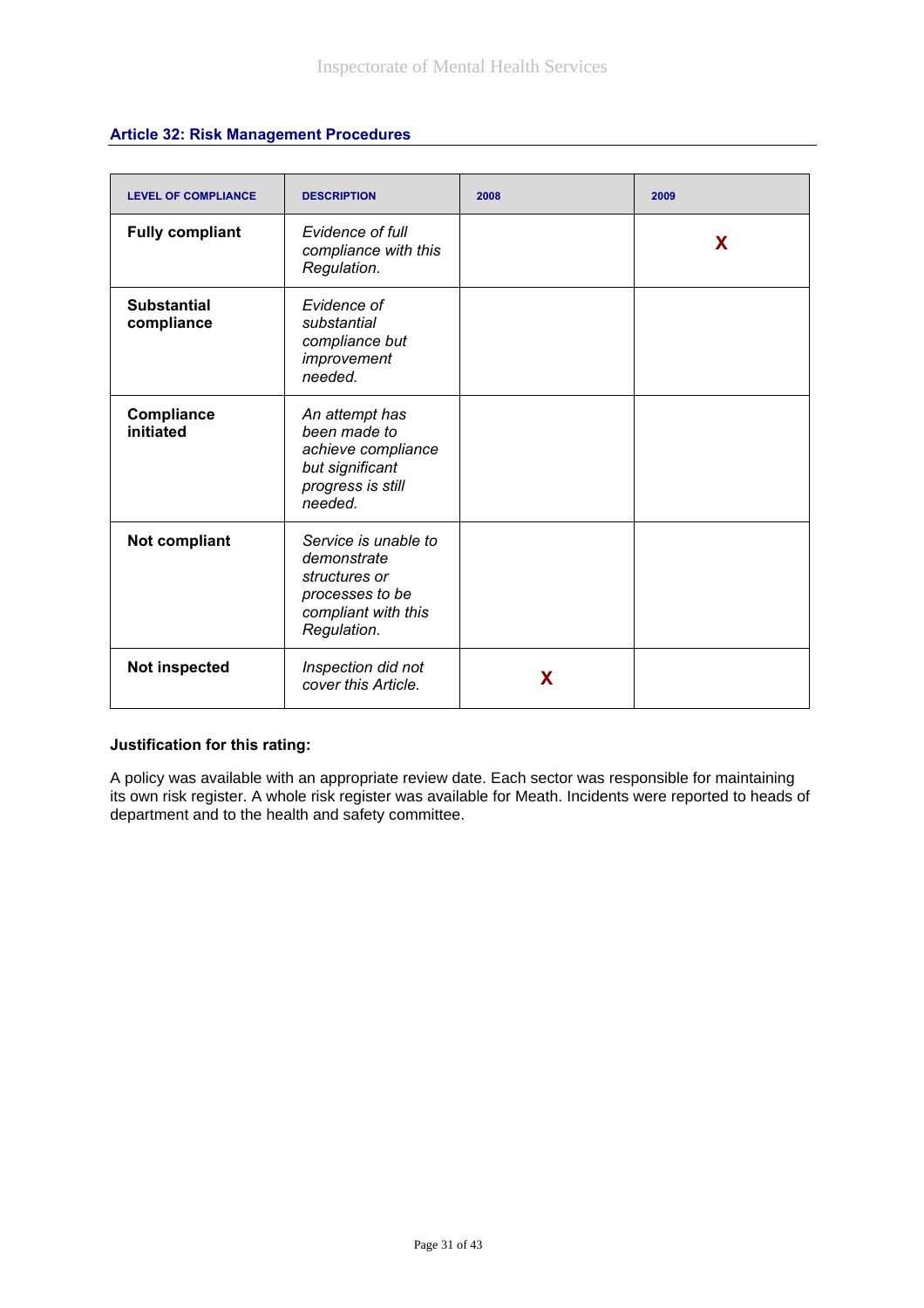|  |  |  | <b>Article 33: Insurance</b> |
|--|--|--|------------------------------|
|--|--|--|------------------------------|

| <b>LEVEL OF COMPLIANCE</b>       | <b>DESCRIPTION</b>                                                                                            | 2008 | 2009 |
|----------------------------------|---------------------------------------------------------------------------------------------------------------|------|------|
| <b>Fully compliant</b>           | Evidence of full<br>compliance with this<br>Regulation.                                                       |      | X    |
| <b>Substantial</b><br>compliance | Evidence of<br>substantial<br>compliance but<br>improvement<br>needed.                                        |      |      |
| Compliance<br>initiated          | An attempt has<br>been made to<br>achieve compliance<br>but significant<br>progress is still<br>needed.       |      |      |
| Not compliant                    | Service is unable to<br>demonstrate<br>structures or<br>processes to be<br>compliant with this<br>Regulation. |      |      |
| Not inspected                    | Inspection did not<br>cover this Article.                                                                     | X    |      |

Information on the insurance policy was displayed at reception. Clinical indemnity insurance applied to all staff.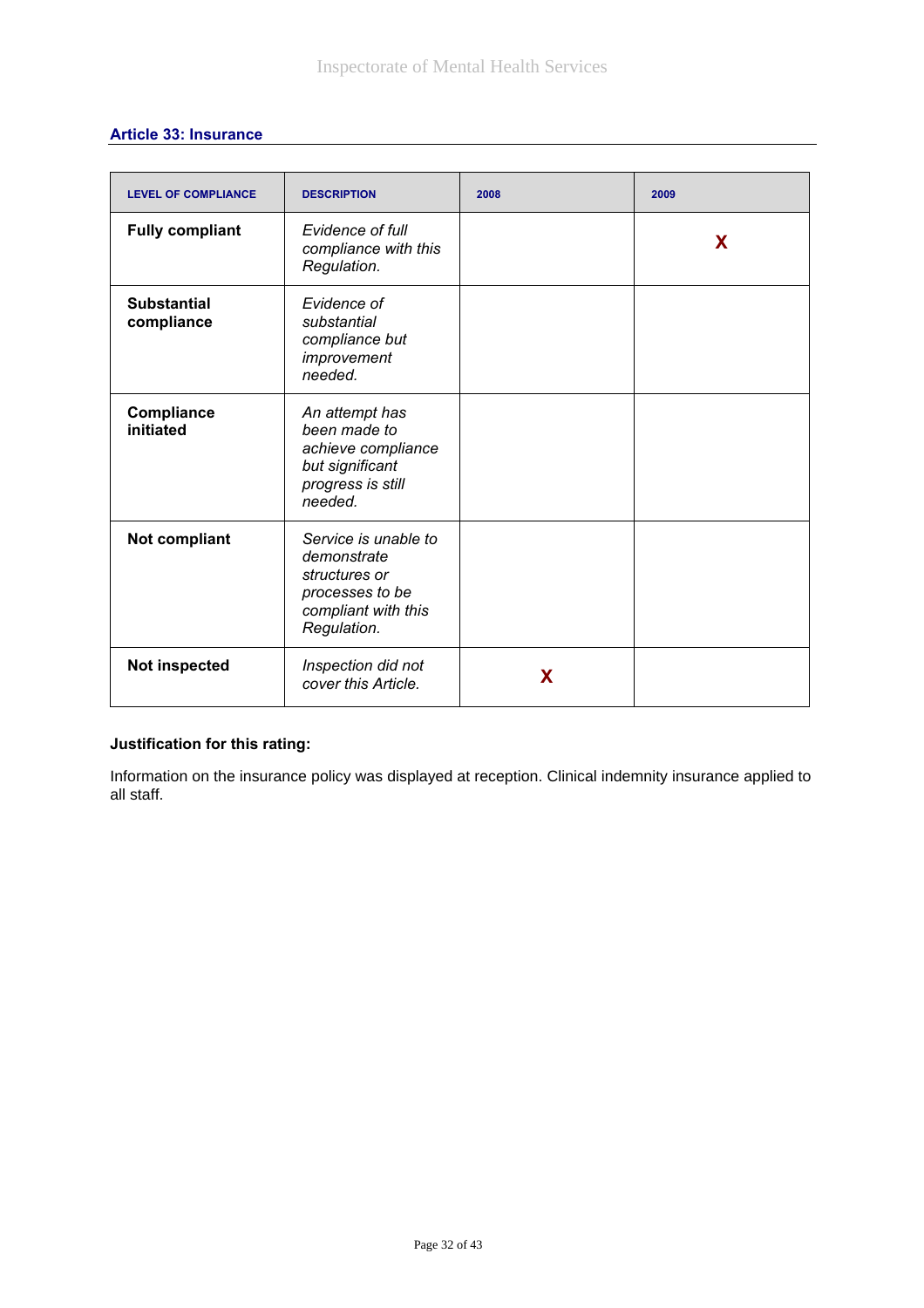# **Article 34: Certificate of Registration**

| <b>LEVEL OF COMPLIANCE</b>       | <b>DESCRIPTION</b>                                                                                            | 2008 | 2009 |
|----------------------------------|---------------------------------------------------------------------------------------------------------------|------|------|
| <b>Fully compliant</b>           | Evidence of full<br>compliance with this<br>Regulation.                                                       |      | X    |
| <b>Substantial</b><br>compliance | Evidence of<br>substantial<br>compliance but<br>improvement<br>needed.                                        |      |      |
| Compliance<br>initiated          | An attempt has<br>been made to<br>achieve compliance<br>but significant<br>progress is still<br>needed.       |      |      |
| Not compliant                    | Service is unable to<br>demonstrate<br>structures or<br>processes to be<br>compliant with this<br>Regulation. |      |      |
| Not inspected                    | Inspection did not<br>cover this Article.                                                                     | X    |      |

# **Justification for this rating:**

A copy of the certificate of registration was displayed in the reception area.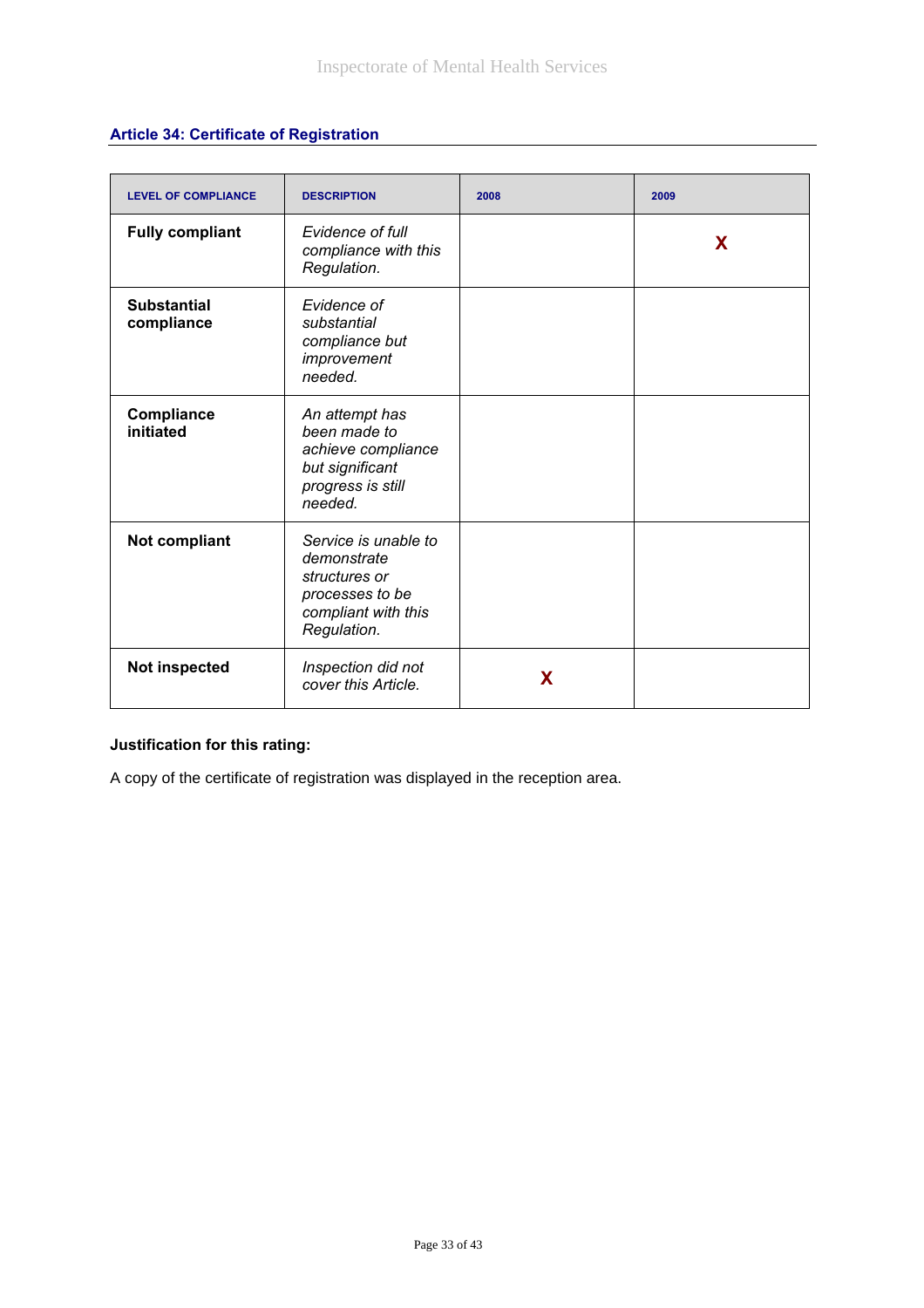## **2.3 EVIDENCE OF COMPLIANCE WITH RULES – MENTAL HEALTH ACT 2001 SECTION 52 (d)**

#### **SECLUSION**

**Use:** The entry lobby to the seclusion area also gave access to a shower, wash-hand basin and toilet. The seclusion room was a modern room with a large one-way safety glass window looking out on park land. The room had air conditioning and regulated artificial light and a shutter to regulate daylight. The CCTV camera was located on the ceiling above the entrance and its use was clearly signaled. A monitor was located in the lobby, where a nurse sat for the first hour of seclusion. Another monitor was situated in the nursing office. Seclusion use had fallen significantly, with two episodes to date in 2009.

| <b>SECTION</b>          | <b>DESCRIPTION</b>                    | <b>FULLY</b><br><b>COMPLIANT</b> | <b>SUBSTANTIALLY</b><br><b>COMPLIANT</b> | <b>COMPLIANCE</b><br><b>INITIATED</b> | <b>NOT</b><br><b>COMPLIANT</b> |
|-------------------------|---------------------------------------|----------------------------------|------------------------------------------|---------------------------------------|--------------------------------|
| $\mathbf{2}$            | <b>Orders</b>                         | X                                |                                          |                                       |                                |
| $\mathbf{3}$            | <b>Patient dignity and</b><br>safety  | X                                |                                          |                                       |                                |
| $\overline{\mathbf{4}}$ | <b>Monitoring of the</b><br>patient   | X                                |                                          |                                       |                                |
| $5\phantom{a}$          | <b>Renewal of seclusion</b><br>orders | X                                |                                          |                                       |                                |
| $6\phantom{1}$          | <b>Ending seclusion</b>               | X                                |                                          |                                       |                                |
| $\overline{7}$          | <b>Facilities</b>                     | X                                |                                          |                                       |                                |
| 8                       | <b>Recording</b>                      | X                                |                                          |                                       |                                |
| 9                       | <b>Clinical governance</b>            | X                                |                                          |                                       |                                |
| 10                      | <b>Staff training</b>                 | X                                |                                          |                                       |                                |
| 11                      | <b>CCTV</b>                           | X                                |                                          |                                       |                                |
| 12                      | <b>Child patients</b>                 | <b>NOT</b><br><b>APPLICABLE</b>  |                                          |                                       |                                |

#### **Justification for this rating:**

The seclusion register and the clinical file of one resident who had been in seclusion were examined. The system was excellent and fully compliant. The service had carried out a recent audit on its use of seclusion.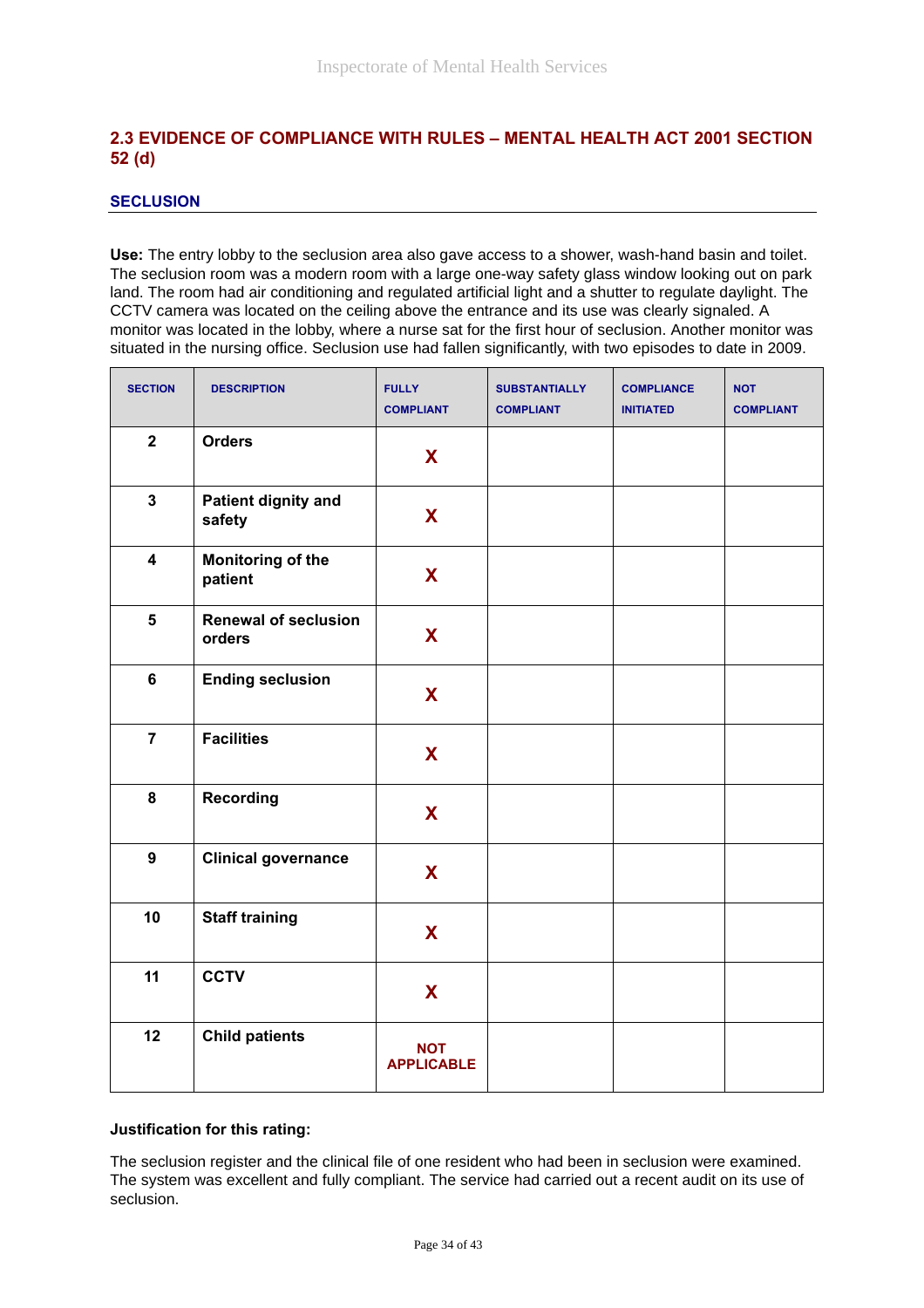## **ECT (DETAINED PATIENTS)**

The service no longer administered ECT. If a patient required it, ECT was outsourced to St. Patrick's Hospital, Dublin. No patient was undergoing a course of ECT on the day of inspection. The service had an up-to-date policy stating that ECT was no longer provided by the service.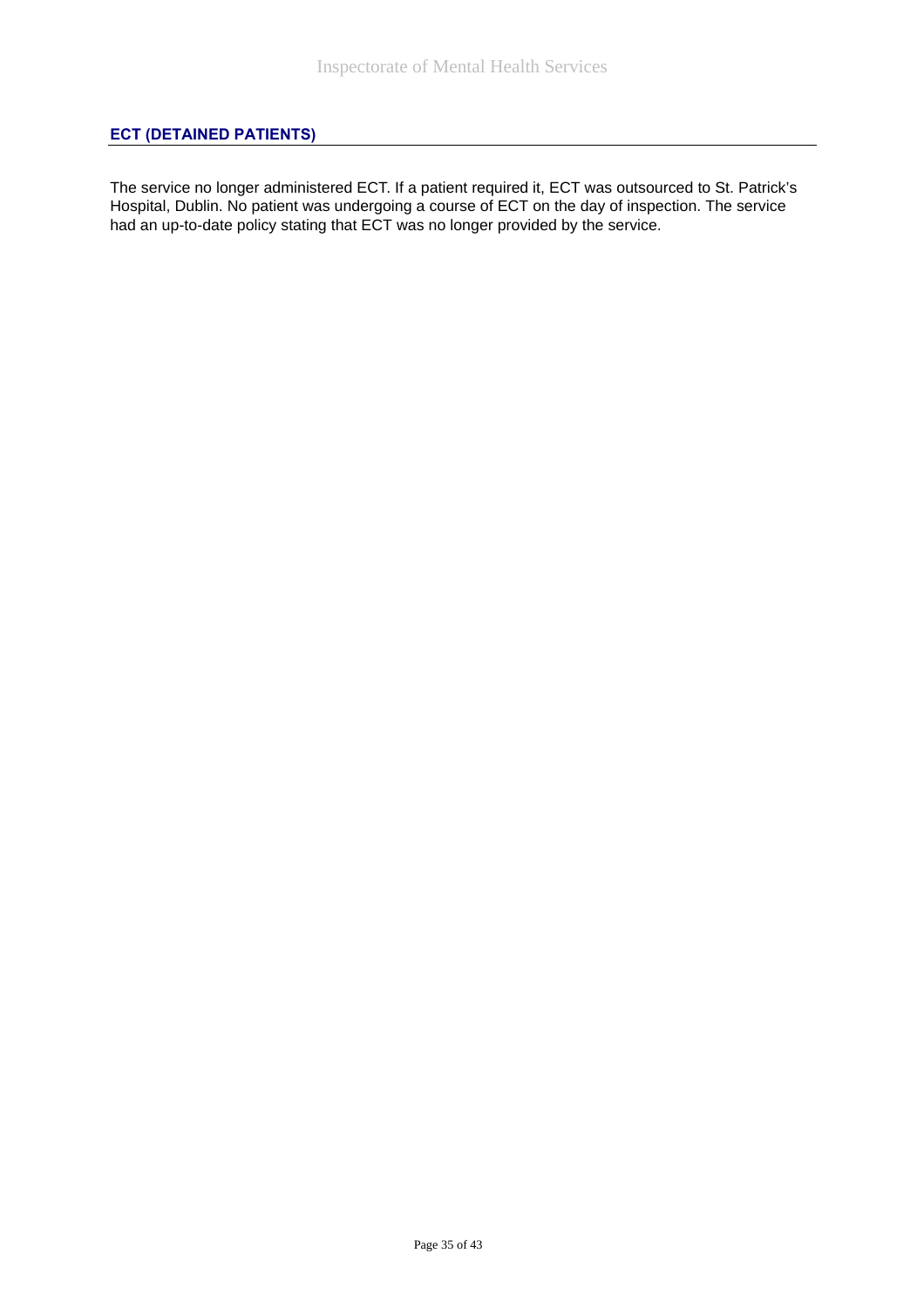#### **MECHANICAL RESTRAINT**

The service had a policy in relation to mechanical means of bodily restraint which stated that it was not used. The service also had a policy in relation to Part 5. It was stated by the service that mechanical means of bodily restraint for enduring self-harming behaviour had never been used.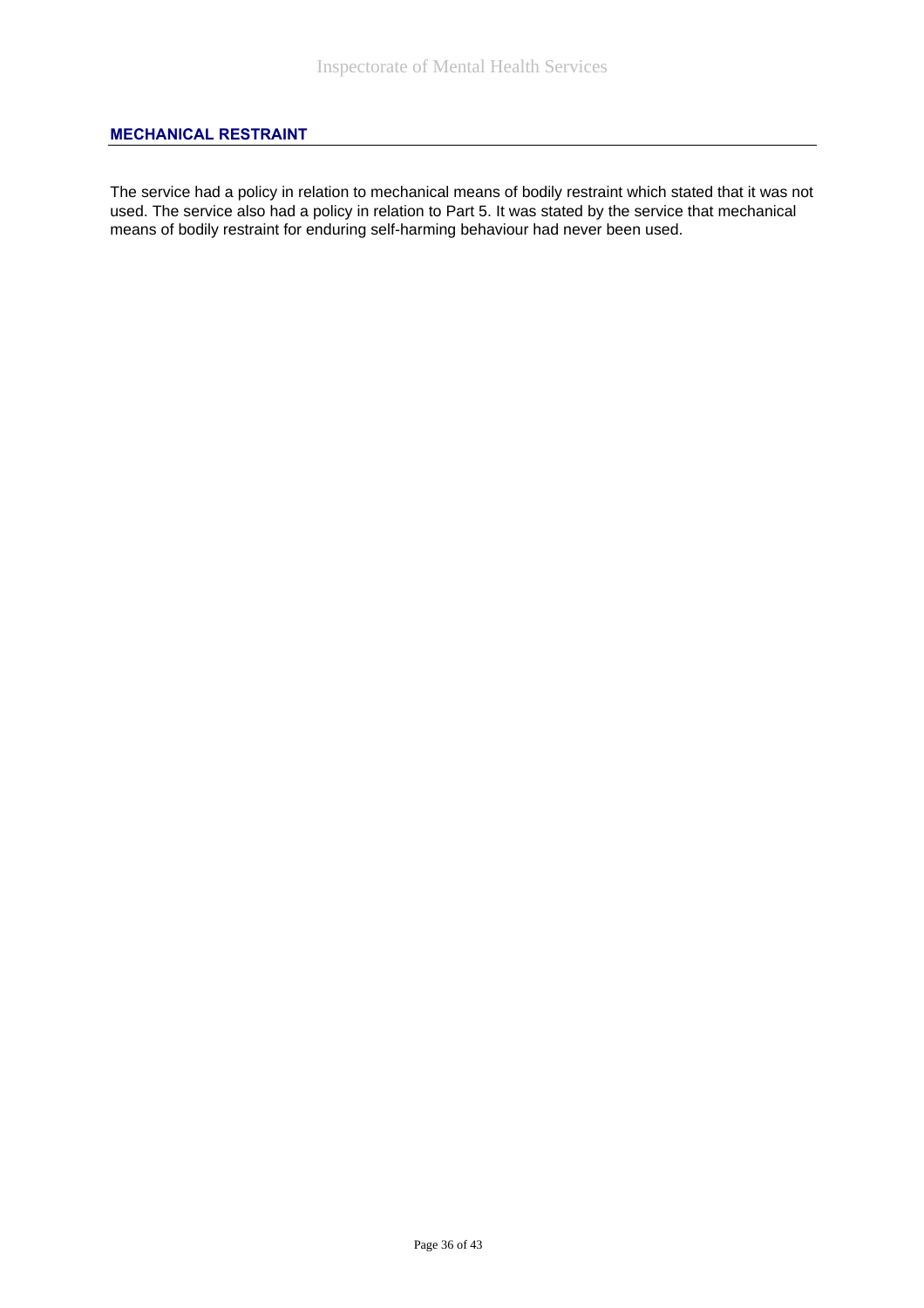## **2.4 EVIDENCE OF COMPLIANCE WITH CODES OF PRACTICE – MENTAL HEALTH ACT 2001 SECTION 51 (iii)**

#### **PHYSICAL RESTRAINT**

**Use:** Physical restraint was used and recorded in the clinical practice forms and in the clinical file.

| <b>SECTION</b>          | <b>DESCRIPTION</b>                     | <b>FULLY</b><br><b>COMPLIANT</b> | <b>SUBSTANTIALLY</b><br><b>COMPLIANT</b> | <b>COMPLIANCE</b><br><b>INITIATED</b> | <b>NOT</b><br><b>COMPLIANT</b> |
|-------------------------|----------------------------------------|----------------------------------|------------------------------------------|---------------------------------------|--------------------------------|
| $\overline{2}$          | <b>Orders</b>                          | X                                |                                          |                                       |                                |
| $\mathbf{3}$            | <b>Resident dignity and</b><br>safety  | X                                |                                          |                                       |                                |
| $\overline{\mathbf{4}}$ | <b>Ending physical</b><br>restraint    | X                                |                                          |                                       |                                |
| 5                       | Recording use of<br>physical restraint | X                                |                                          |                                       |                                |
| 6                       | <b>Clinical governance</b>             | X                                |                                          |                                       |                                |
| $\overline{7}$          | <b>Staff training</b>                  | X                                |                                          |                                       |                                |
| 8                       | <b>Child residents</b>                 | <b>NOT</b><br><b>APPLICABLE</b>  |                                          |                                       |                                |

#### **Justification for this rating:**

.

In the clinical file examined, the use of physical restraint was clearly recorded. The clinical practice form had also been completed. A system had been put in place to ensure that all aspects of the Code of Practice in relation to physical restraint were followed through, including a system for informing the next of kin, or the reason for not doing so. It was stated by the service that no child resident had been physically restrained. The approved centre's policy on the management of physical restraint was reviewed annually.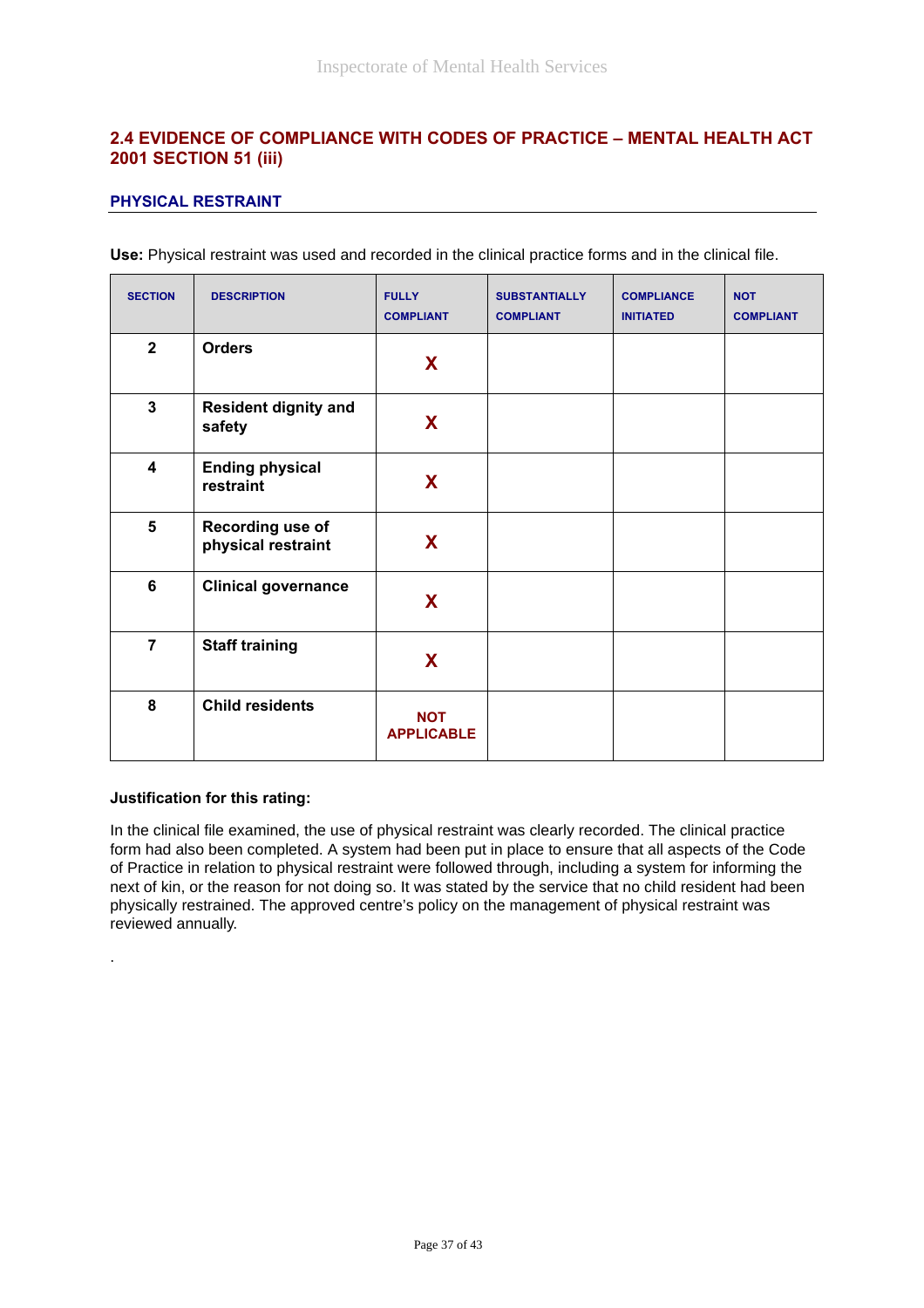#### **ADMISSION OF CHILDREN**

**Description:** No child had been admitted to date during 2009. It was reported to the Inspectorate that the opening of the child and adolescent unit in St. Vincent's Hospital, Fairview, had had a positive impact on the service in this regard. The file of one child, who had been admitted on a voluntary basis in late 2008 and discharged in early 2009, was examined and was in order.

| <b>SECTION</b> | <b>DESCRIPTION</b> | <b>FULLY</b><br><b>COMPLIANT</b> | <b>SUBSTANTIALLY</b><br><b>COMPLIANT</b> | <b>COMPLIANCE</b><br><b>INITIATED</b> | <b>NOT</b><br><b>COMPLIANT</b> |
|----------------|--------------------|----------------------------------|------------------------------------------|---------------------------------------|--------------------------------|
| $\mathbf{2}$   | <b>Admission</b>   |                                  | X                                        |                                       |                                |
| 3              | <b>Treatment</b>   | X                                |                                          |                                       |                                |
| 4              | Leave provisions   | X                                |                                          |                                       |                                |

#### **Justification for this rating:**

Children were admitted to a single room. A risk assessment was carried out on the child and a dedicated nurse was allocated responsibility for the care of the child.

Access to child advocacy services was available through a child community service called Young Adult Programme (YAP), which was based in Meath, and whose members were trained in advocacy.

The approved centre was an adult facility and as such, was not appropriate for the admission of children.

**Breach:** Section 2.5 (b)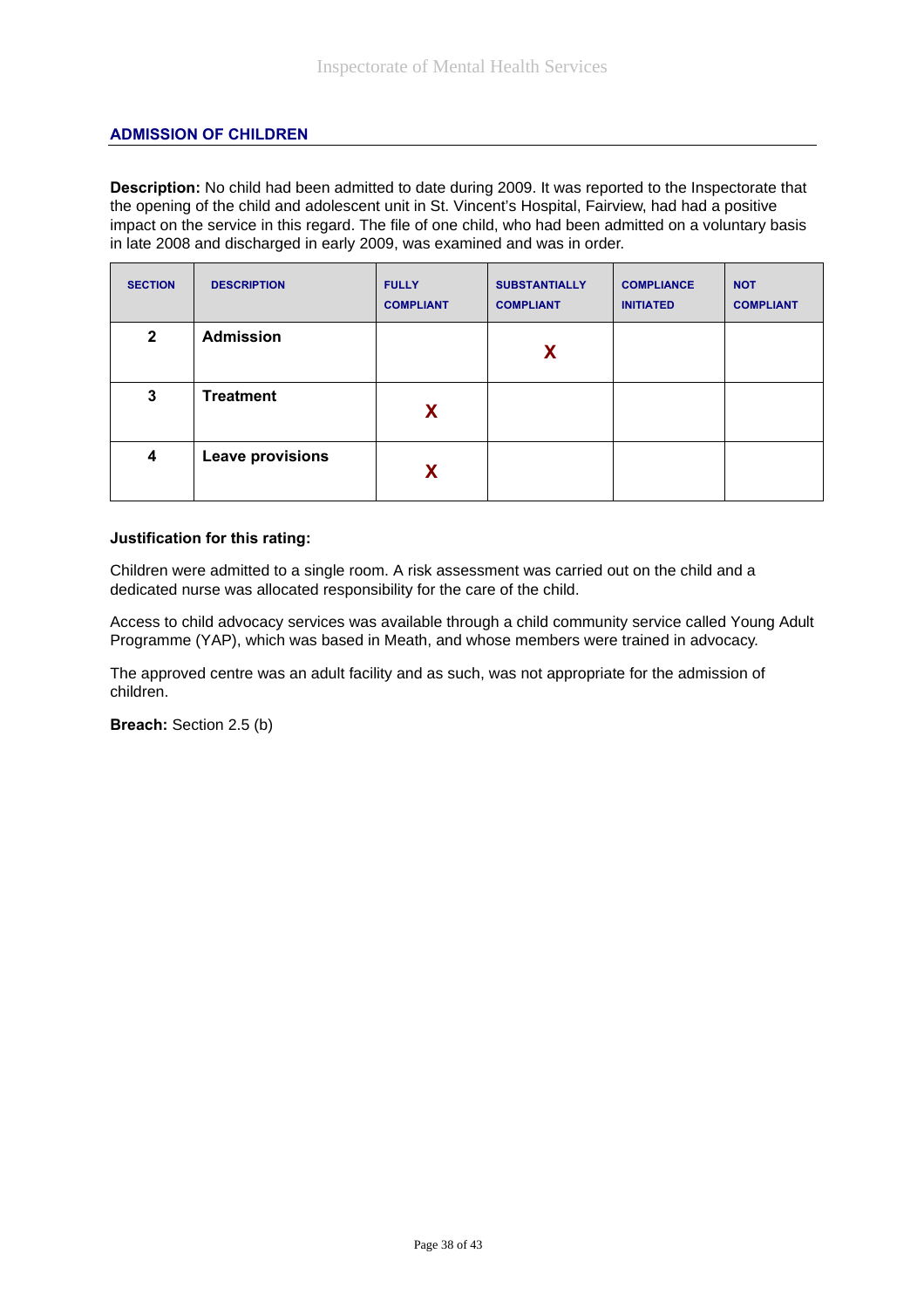#### **NOTIFICATION OF DEATHS AND INCIDENT REPORTING**

| <b>SECTION</b> | <b>DESCRIPTION</b>            | <b>FULLY</b><br><b>COMPLIANT</b> | <b>SUBSTANTIALLY</b><br><b>COMPLIANT</b> | <b>COMPLIANCE</b><br><b>INITIATED</b> | <b>NOT</b><br><b>COMPLIANT</b> |
|----------------|-------------------------------|----------------------------------|------------------------------------------|---------------------------------------|--------------------------------|
| $\mathbf{2}$   | <b>Notification of deaths</b> | <b>X</b>                         |                                          |                                       |                                |
| 3              | Incident reporting            | X                                |                                          |                                       |                                |
| 4              | <b>Clinical governance</b>    | X                                |                                          |                                       |                                |

**Description:** A system was in place for the notification of deaths to the Mental Health Commission.

#### **Justification for this rating:**

A risk management policy and procedures were in place and were fully compliant with this Code of Practice.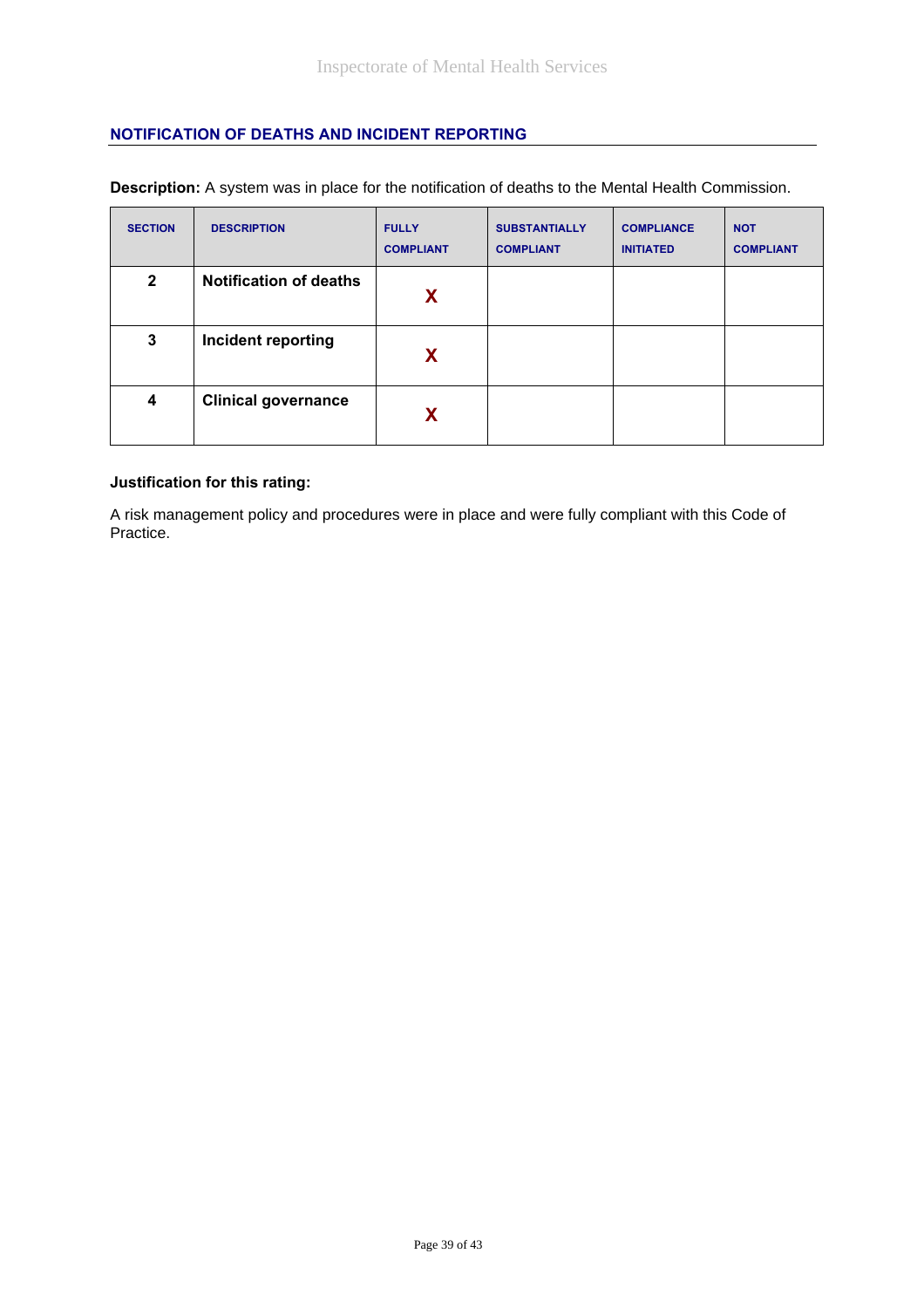#### **ECT FOR VOLUNTARY PATIENTS**

The service no longer administered ECT. Should a resident require it, ECT was outsourced to St. Patrick's Hospital, Dublin. No resident was undergoing a course of ECT on the day of inspection. The service had an up-to-date policy stating that ECT was no longer provided by the service.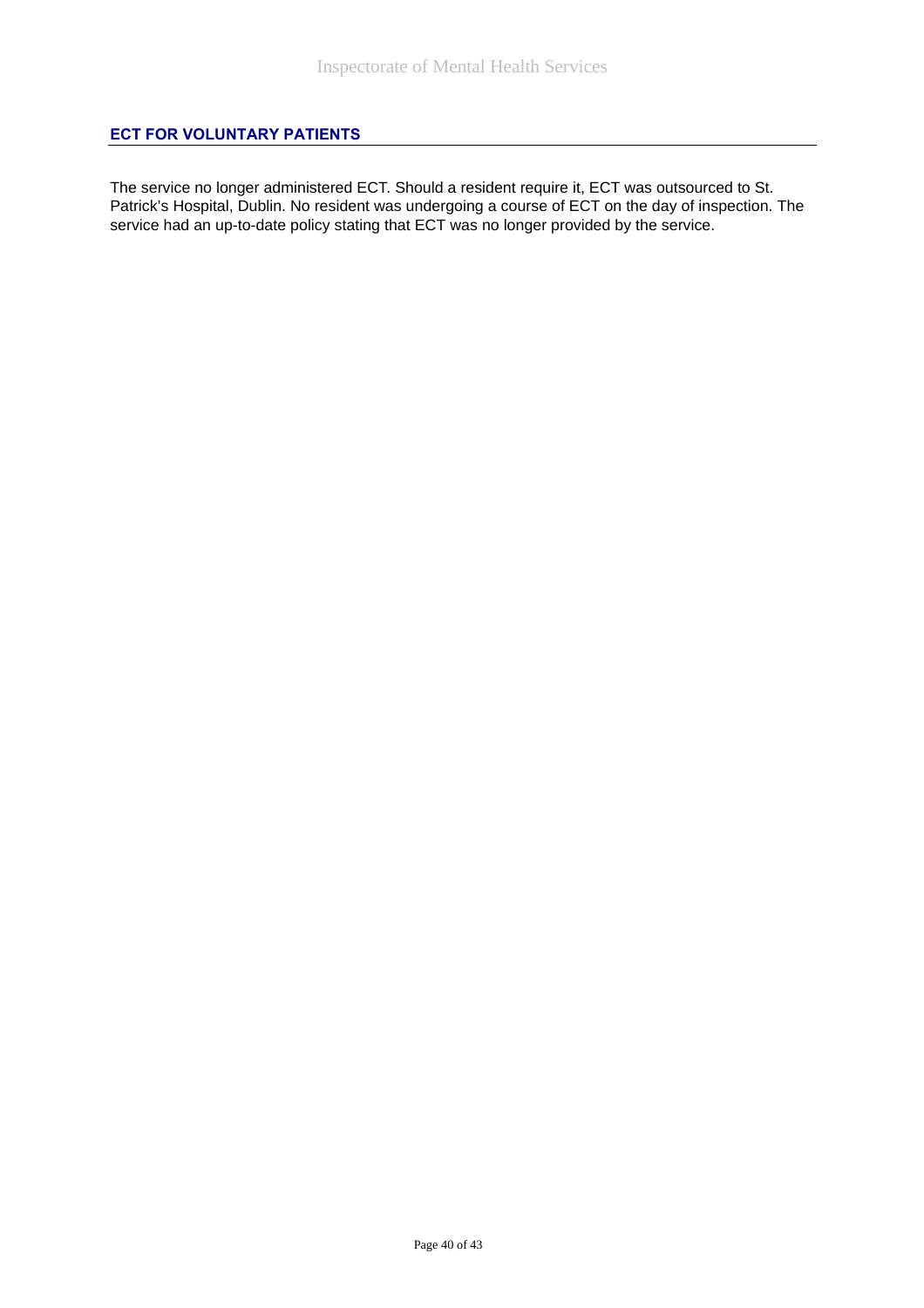## **2.5 EVIDENCE OF COMPLIANCE WITH SECTIONS 60/61 MENTAL HEALTH ACT (MEDICATION)**

#### **SECTION 60 – ADMINISTRATION OF MEDICINE**

**Description:** The clinical file of one patient, who had medicine administered for the purpose of ameliorating his mental disorder for a period greater than three months, was examined.

| <b>SECTION</b>     | <b>FULLY</b><br><b>COMPLIANT</b> | <b>SUBSTANTIALLY</b><br><b>COMPLIANT</b> | <b>COMPLIANCE</b><br><b>INITIATED</b> | <b>NOT</b><br><b>COMPLIANT</b> |
|--------------------|----------------------------------|------------------------------------------|---------------------------------------|--------------------------------|
| Section 60 (a)     | X                                |                                          |                                       |                                |
| Section 60 (b)(i)  | <b>NOT</b><br><b>APPLICABLE</b>  |                                          |                                       |                                |
| Section 60 (b)(ii) | <b>NOT</b><br><b>APPLICABLE</b>  |                                          |                                       |                                |

#### **Justification for this rating:**

There was evidence in the clinical file that the patient had given his written consent for the continuous administration of this medicine.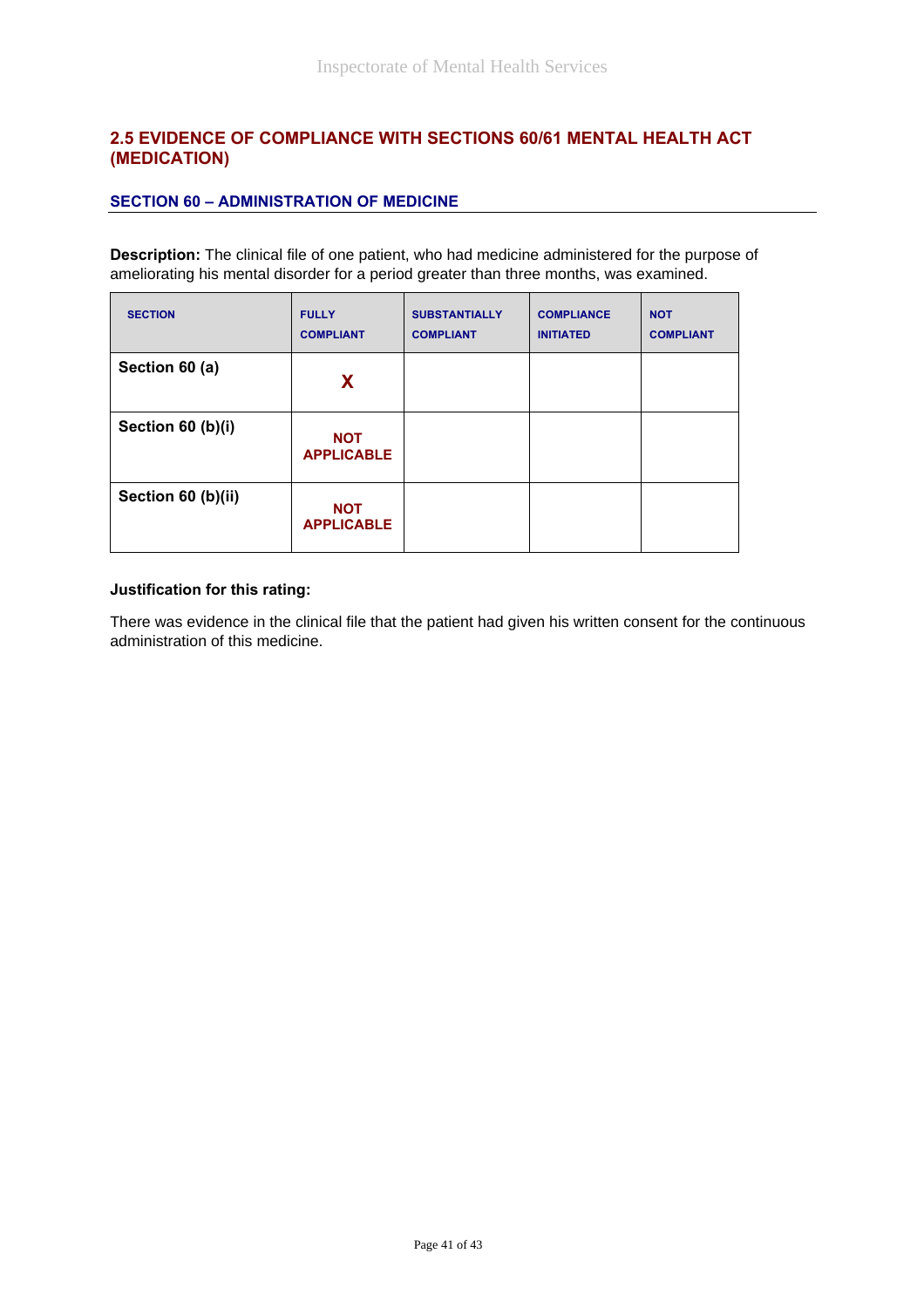# **SECTION 61 – TREATMENT OF CHILDREN WITH SECTION 25 ORDER IN FORCE**

There were no detained children in the approved centre.

.